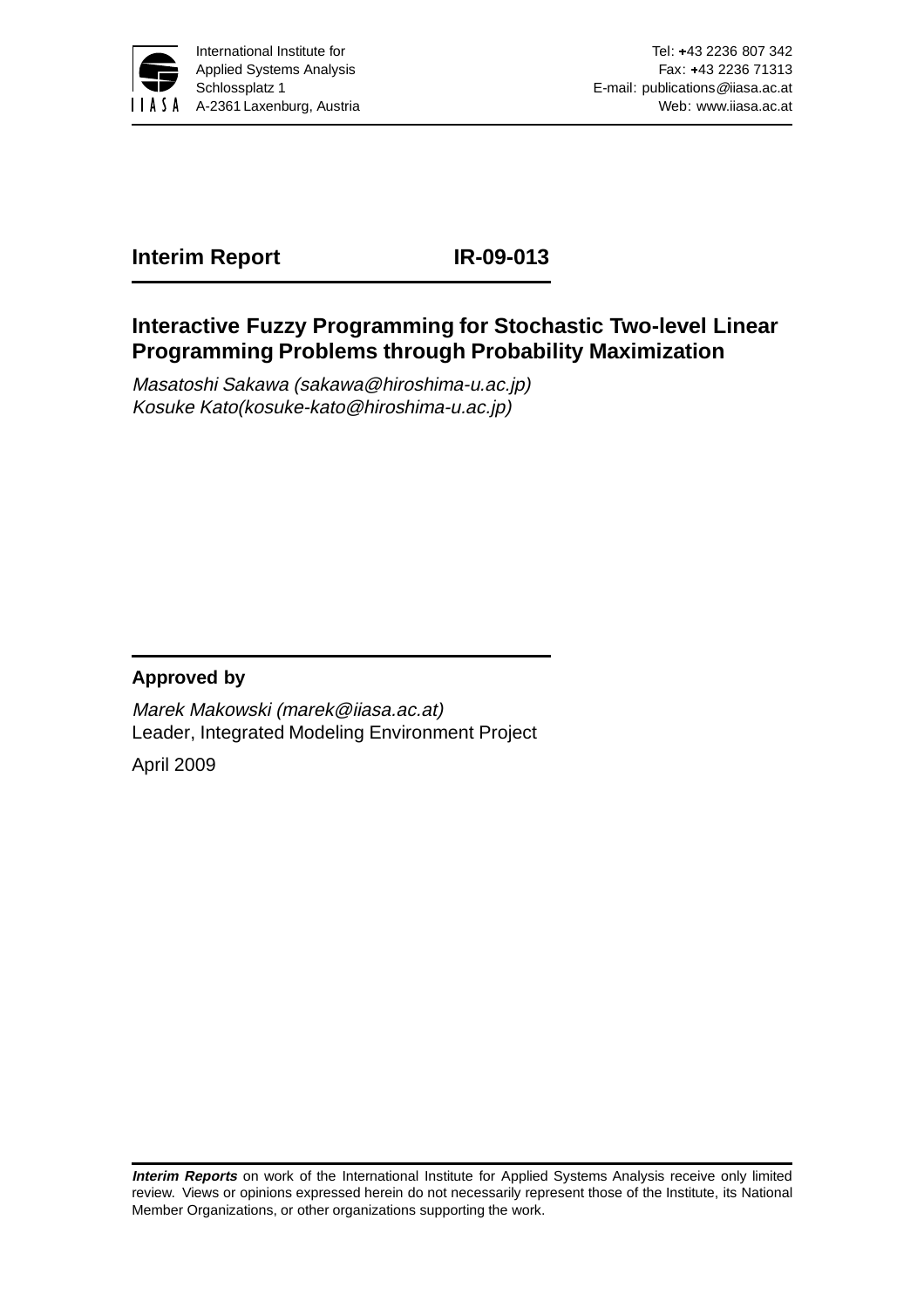#### **Foreword**

In this paper, we focus on stochastic two-level linear programming problems involving random variable coefficients both in objective functions and constraints. Using the concept of chance constraints, stochastic constraints are transformed into deterministic ones. Following the probability maximization model, the minimization of each stochastic objective function is replaced with the maximization of the probability that each objective function is less than or equal to a certain value. Under some appropriate assumptions for distribution functions, the formulated stochastic two-level linear programming problems are transformed into deterministic ones. Taking into account vagueness of judgments of the decision makers, we present interactive fuzzy programming. In the proposed interactive method, after determining the fuzzy goals of the decision makers at both levels, a satisfactory solution is derived efficiently by updating the satisfactory degree of the decision maker at the upper level with considerations of overall satisfactory balance among both levels. It should be emphasized here that the transformed deterministic problems for deriving an overall satisfactory solution can be easily solved through the combined use of the bisection method and the phase one of the simplex method. An illustrative numerical example is provided to demonstrate the feasibility of the proposed method.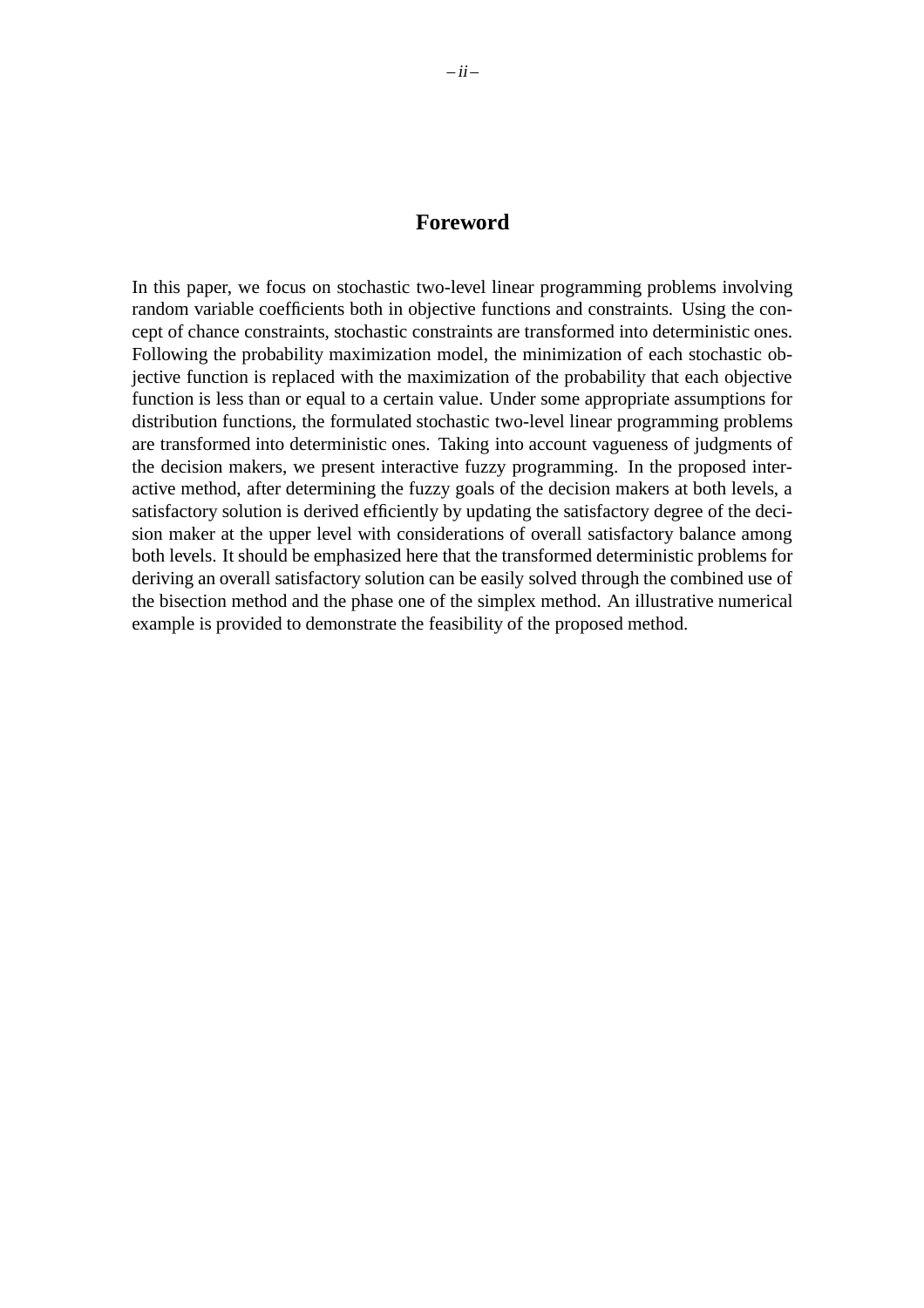### **Abstract**

This paper considers stochastic two-level linear programming problems. Using the concept of chance constraints and probability maximization, original problems are transformed into deterministic ones. An interactive fuzzy programming method is presented for deriving a satisfactory solution efficiently with considerations of overall satisfactory balance.

**Keywords**: two-level linear programming problems, random variables, chance constraints, probability maximization, interactive decision making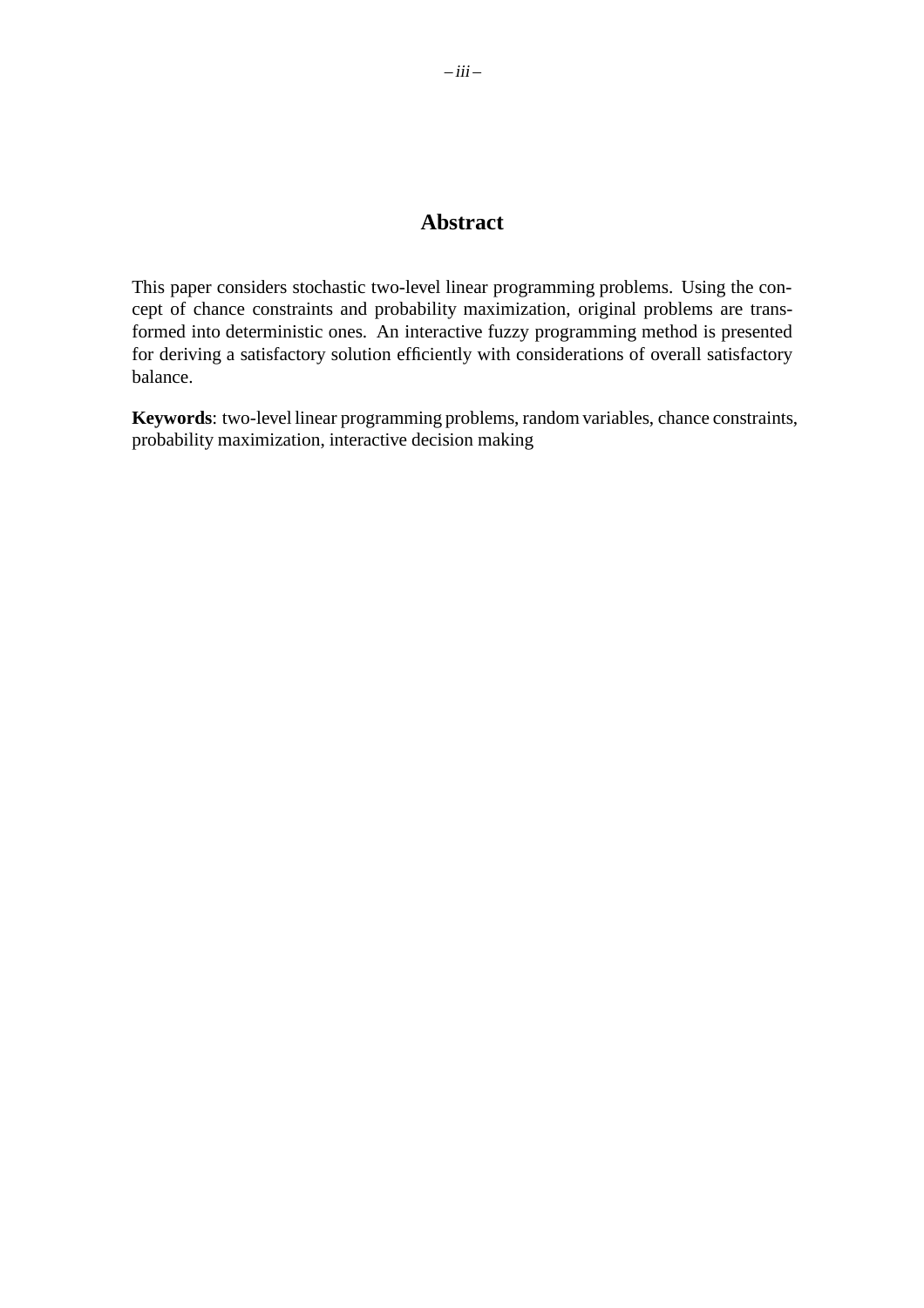# **Acknowledgments**

Masatoshi Sakawa appreciates the hospitality and the working environment during his two-months Guest Scholar affiliation with the Integrated Modeling Project. The research presented in this paper was completed and the paper written during this time.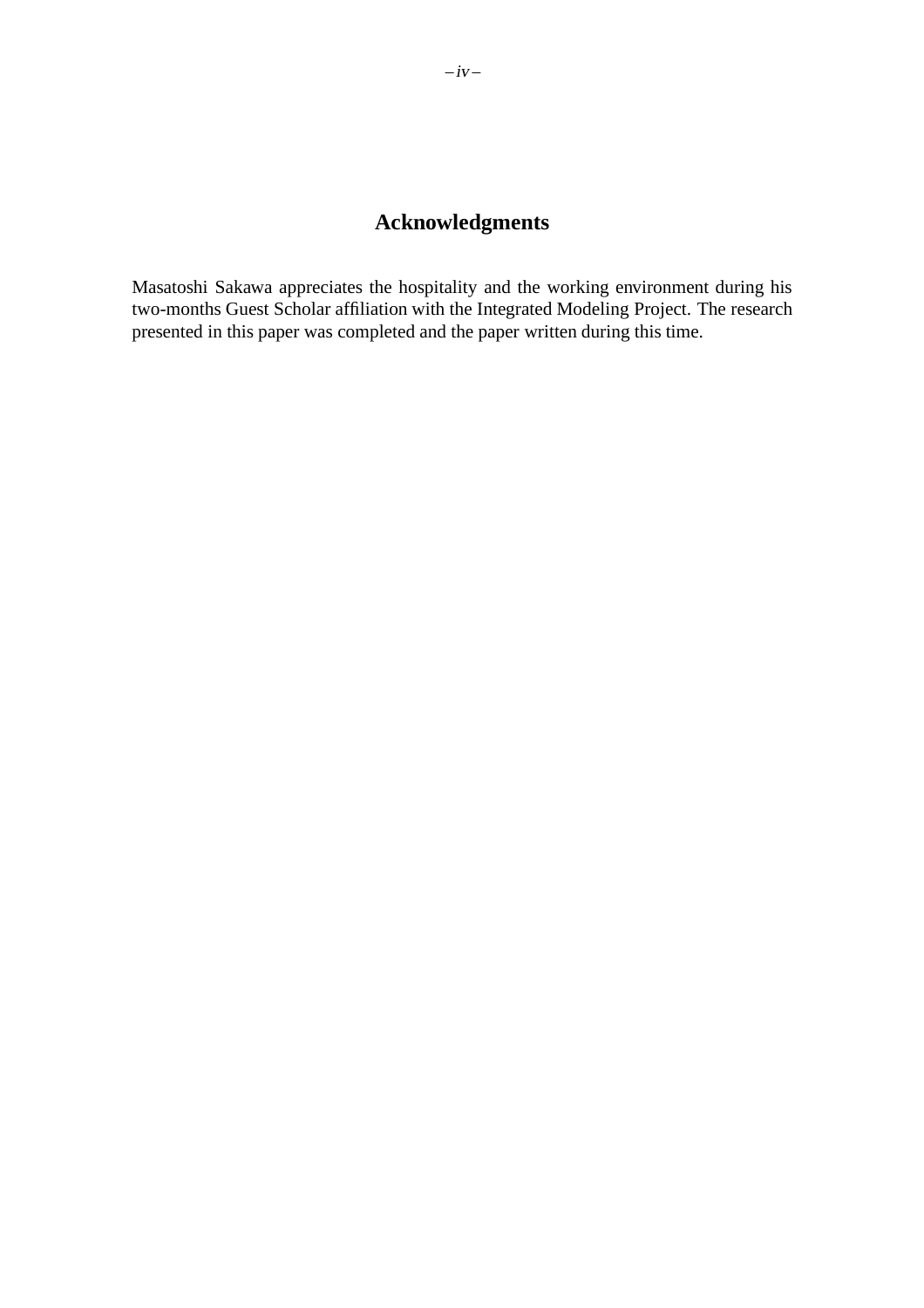#### **About the Authors**

Masatoshi Sakawa joined the Integrated Modeling Environment in April 2009. His research and teaching activities are in the area of systems engineering, especially mathematical optimization, multiobjective decision making, fuzzy mathematical programming and game theory. In addition to over 300 articles in national and international journals, he is an author and coauthor of 5 books in English and 14 books in Japanese. At present Dr. Sakawa is a Professor at Hiroshima University, Japan and is working with the Department of Artificial Complex Systems Engineering. Dr. Sakawa received BEng, MEng, and DEng degrees in applied mathematics and physics at Kyoto University, in 1970, 1972, and 1975 respectively. From 1975 he was with Kobe University, where from 1981 he was an Associate Professor in the Department of Systems Engineering. From 1987 to 1990 he was Professor of the Department of Computer Science at Iwate University and from March to December 1991 he was an Honorary Visiting Professor at the University of Manchester Institute of Science and Technology (UMIST), Computation Department, sponsored by the Japan Society for the Promotion of Science (JSPS). He was also a Visiting Professor of the Institute of Economic Research, Kyoto University from April 1991 to March 1992. In 2002 Dr. Sakawa received the Georg Cantor Award of the International Society on Multiple Criteria Decision Making.

Kosuke Kato is an Associate Professor at Department of Artificial Complex Systems Engineering, Hiroshima University, Japan. He received B.E. and M.E. degrees in biophysical engineering from Osaka University, in 1991 and 1993, respectively. He received D.E. degree from Kyoto University in 1999. His current research interests are evolutionary computation,large-scale programming and multiobjective/multi-level programming under uncertain environments.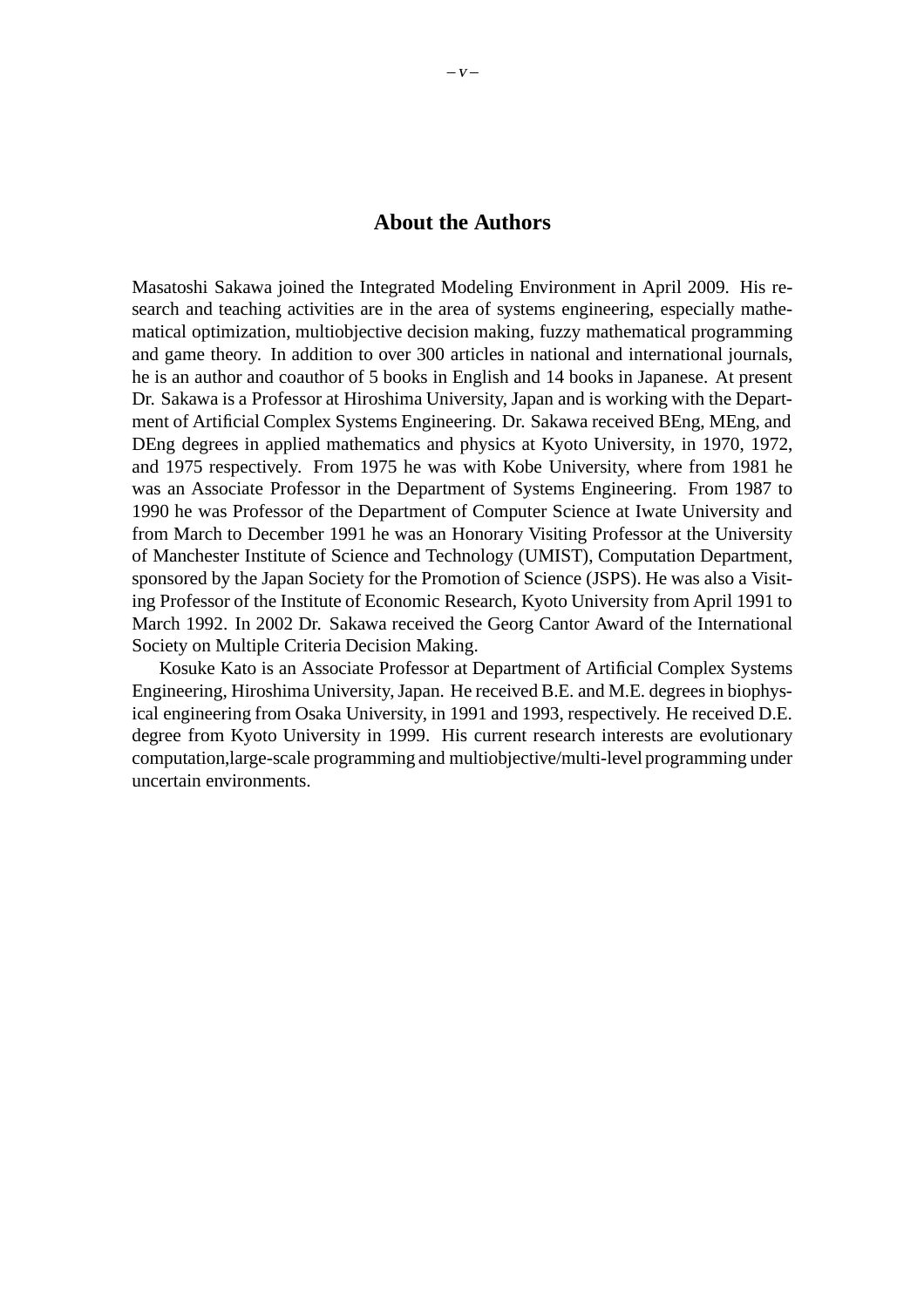# **Contents**

| $\mathbf 1$ | <b>Introduction</b>                                |              |
|-------------|----------------------------------------------------|--------------|
|             | 2 Stochastic two-level linear programming problems | $\mathbf{2}$ |
|             | 3 Interactive fuzzy programming                    | 5            |
|             | <b>4</b> Numerical Example                         | 11           |
|             | 5 Conclusions                                      |              |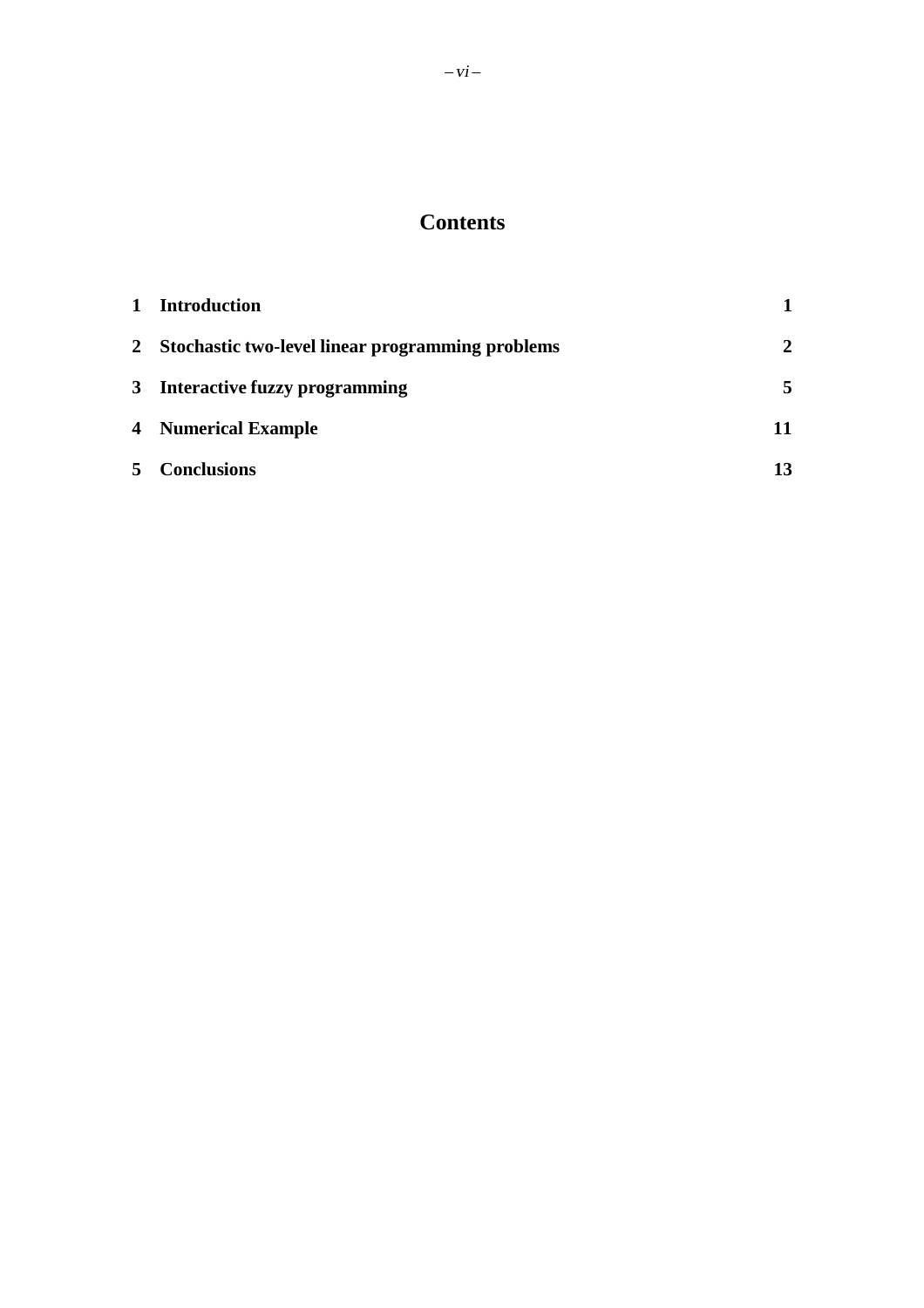# **Interactive Fuzzy Programming for Stochastic Two-level Linear Programming Problems through Probability Maximization**

*Masatoshi Sakawa (sakawa@hiroshima-u.ac.jp)* \* \*\* *Kosuke Kato(kosuke-kato@hiroshima-u.ac.jp)*\*

## **1 Introduction**

Decision making problems in decentralized organizations are often formulated as twolevel programming problems with a DM at the upper level (DM1) and another DM at the lower level (DM2) [28]. Under the assumption that these DMs do not have motivation to cooperate mutually, the Stackelberg solution [39, 3, 37, 17] is adopted as a reasonable solution for the situation. On the other hand, in the case of a project selection problem in the administrative office of a company and its autonomous divisions, the situation that these DMs can cooperate with each other seems to be natural rather than the noncooperative situation. Lai [11] and Shih et al. [38] proposed solution concepts for two-level linear programming problems or multi-level ones such that decisions of DMs in all levels are sequential and all of the DMs essentially cooperate with each other. In their methods, the DMs identify membership functions of the fuzzy goals for their objective functions, and in particular, the DM at the upper level also specifies those of the fuzzy goals for the decision variables. The DM at the lower level solves a fuzzy programming problem with a constraint with respect to a satisfactory degree of the DM at the upper level. Unfortunately, there is a possibility that their method leads a final solution to an undesirable one because of inconsistency between the fuzzy goals of the objective function and those of the decision variables. In order to overcome the problem in their methods, by eliminating the fuzzy goals for the decision variables, Sakawa et al. have proposed interactive fuzzy programming for two-level or multi-level linear programming problems to obtain a satisfactory solution for DMs [29, 30]. The subsequent works on two-level or multi-level programming have been developing [14, 26, 27, 31, 32, 40, 18, 1, 19, 28]. In actual decision making situations, however, we must often make a decision on the basis of vague information or uncertain data. For such decision making problems involving uncertainty, there exist two typical approaches: probability-theoretic approach and fuzzy-theoretic one. Stochastic programming, as an optimization method based on the probability theory, have been developing in various ways [45, 4], including two stage problems considered by Dantzig [8] and chance constrained programming proposed by Charnes et al. [5]. Especially, for multiobjective stochastic linear programming problems, Stancu-Minasian [44]

Graduate School of Engineering, Hiroshima University.

<sup>\*\*</sup>Corresponding author.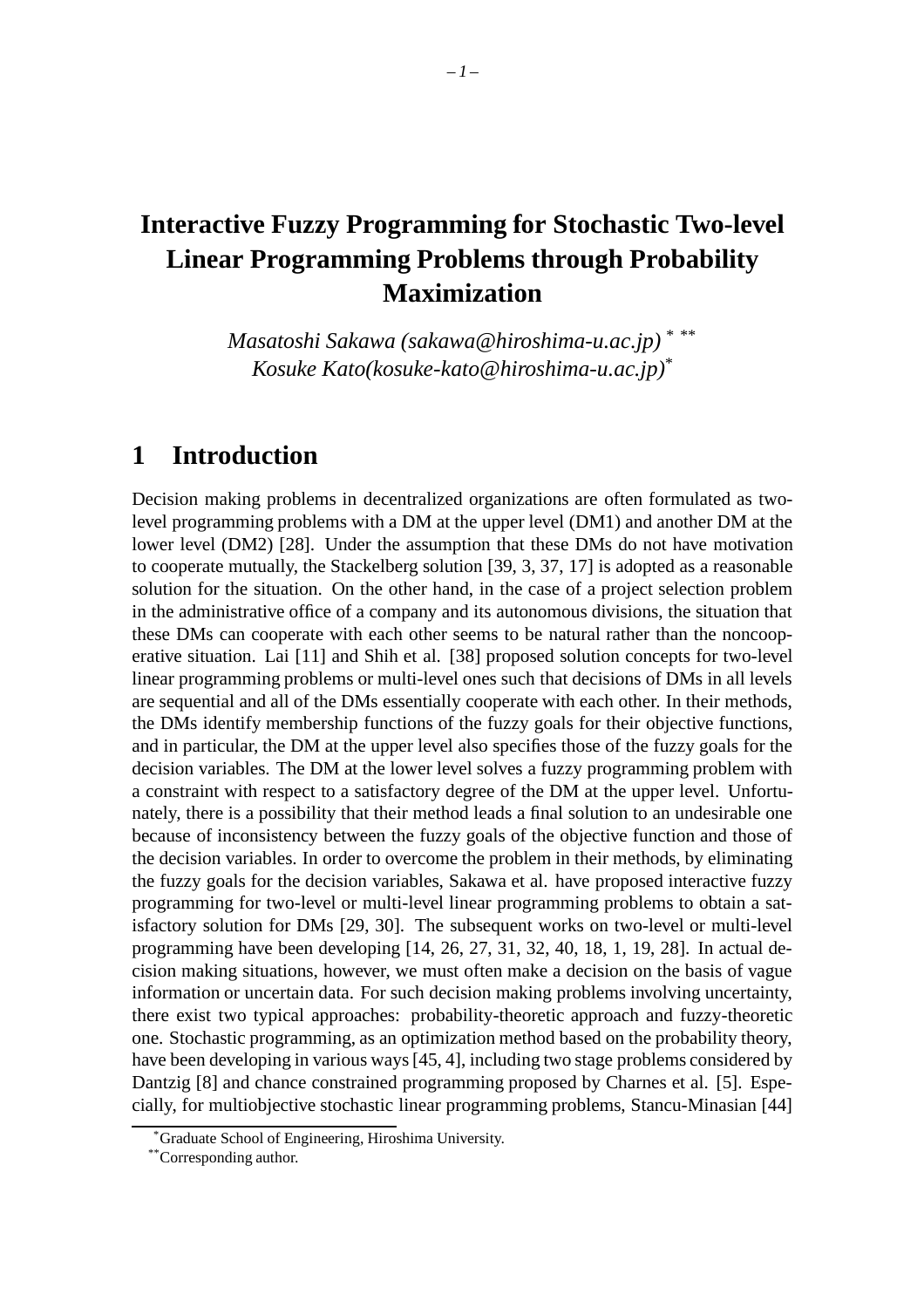considered the minimum risk approach, while Leclercq [13] and Teghem Jr. et al. [43] proposed interactive methods.

Fuzzy mathematical programming representing the vagueness in decision making situations by fuzzy concepts have been studied by many researchers [20, 21]. Fuzzy multiobjective linear programming, first proposed by Zimmermann [47], have been also developed by numerous researchers, and an increasing number of successful applications has been appearing [36, 16, 48, 42, 12, 21, 41, 22].

As a hybrid of the stochastic approach and the fuzzy one, Wang et al. considered mathematical programming problems with fuzzy random variables [46], Liu et al. [15] discussed chance constrained programming involving fuzzy parameters. In particular, Hulsurkar et al. [9] applied fuzzy programming to multiobjective stochastic linear programming problems. Unfortunately, however, in their method, since membership functions for the objective functions are supposed to be aggregated by a minimum operator or a product operator, optimal solutions which sufficiently reflect the DM's preference may not be obtained. To cope with the problem, after reformulating multiobjective stochastic linear programming problems using several models for chance constrained programming, Sakawa et al. [24, 23, 25] presented an interactive fuzzy satisficing method to derive a satisficing solution for the DM as a generalization of their previous results [33, 36, 34, 35, 21].

Under these circumstances, in this paper, we deal with two-level linear programming problems with random variable coefficients in both objective functions and constraints. Using the concept of chance constraints, stochastic constraints are transformed into deterministic ones. Following the probability maximization model, the minimization of each stochastic objective function is replaced with the maximization of the probability that each objective function is less than or equal to a certain value. Under some appropriate assumptions for distribution functions, the formulated stochastic two-level linear programming problems are transformed into deterministic ones. By considering the fuzziness of human judgments, we present an interactive fuzzy programming method for deriving a satisfactory solution for the DMs by updating the satisfactory degree of the DM at the upper level with considerations of overall satisfactory balance among both levels.

## **2 Stochastic two-level linear programming problems**

Consider two-level linear programming problems with random variable coefficients formulated as:

$$
\begin{array}{ll}\n\text{minimize} & \bar{z}_1(\boldsymbol{x}_1, \boldsymbol{x}_2) = \bar{c}_{11}\boldsymbol{x}_1 + \bar{c}_{12}\boldsymbol{x}_2 + \bar{\alpha}_1 \\
\text{minimize} & \bar{z}_2(\boldsymbol{x}_1, \boldsymbol{x}_2) = \bar{c}_{21}\boldsymbol{x}_1 + \bar{c}_{22}\boldsymbol{x}_2 + \bar{\alpha}_2 \\
\text{subject to} & A_1\boldsymbol{x}_1 + A_2\boldsymbol{x}_2 \leq \bar{\boldsymbol{b}} \\
& \boldsymbol{x}_1 \geq \boldsymbol{0}, \ \boldsymbol{x}_2 \geq \boldsymbol{0}\n\end{array} \tag{1}
$$

where  $x_1$  is an  $n_1$  dimensional decision variable column vector for the DM at the upper level (DM1),  $x_2$  is an  $n_2$  dimensional decision variable column vector for the DM at the lower level (DM2),  $\bar{c}_{li}$ ,  $l = 1, 2, j = 1, 2$  are  $n_i$  dimensional random variable row vectors expressed as  $\bar{c}_{lj} = c_{lj}^1 + \bar{t}_l c_{lj}^2$  where  $\bar{t}_l$ ,  $l = 1, 2$  are mutually independent random variables with mean  $M_l$  and their distribution functions  $T_l(\cdot)$ ,  $l = 1, 2$  are assumed to be nondecreasing, and  $\bar{\alpha}_l$ ,  $l = 1, 2$  are random variables expressed as  $\bar{\alpha}_l = \alpha_l^1 + \bar{t}_l \alpha_l^2$ . In ad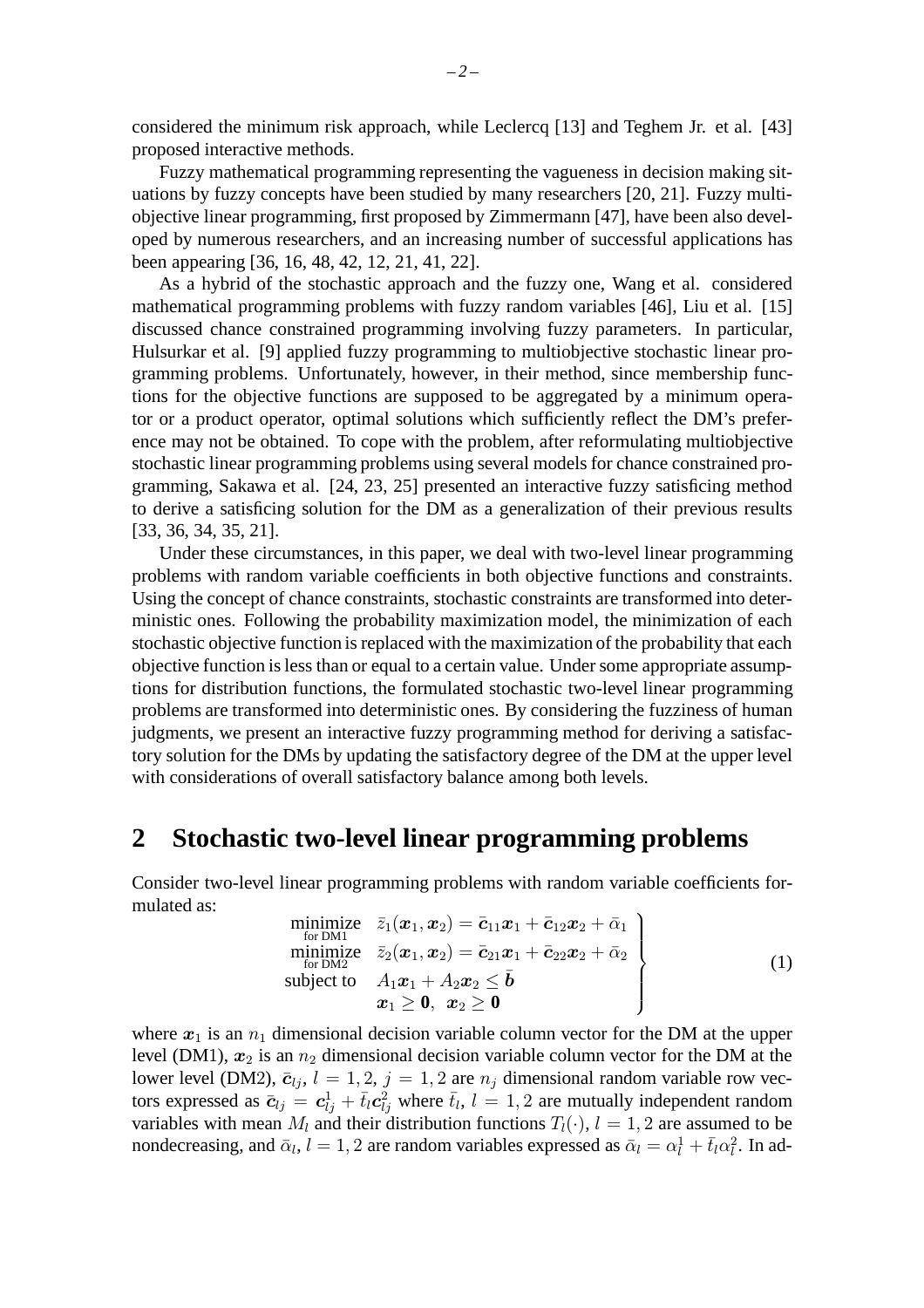dition,  $\bar{b}_i$ ,  $i = 1, 2, \ldots, m$  are mutually independent random variables whose distribution function are also assumed to be nondecreasing.

Stochastic two-level linear programming problems formulated as (1) are often seen in actual decision making situations, e.g., a supply chain planning [19] where the distribution center (DM1) and the production part (DM2) hope to minimize the distribution cost and the production cost respectively under constraints about inventory levels and production levels. Since coefficients of these objective functions and those of the right-hand side of constraints like product demands are often affected by the economic conditions varying at random, they can be regarded as random variables and the supply chain planning is formulated as (1).

Since (1) contains random variable coefficients, solution methods for ordinary deterministic two-level linear programming problems cannot be directly applied. Consequently, in this paper, we consider the constraints involving random variable coefficients in (1) as chance constraints [5] which mean the probability that each constraint is fulfilled must be greater than or equal to a certain probability (satisficing level). Namely, replacing constraints in (1) by chance constraints with satisficing levels  $\beta_i \in (0, 1), i = 1, 2, \ldots, m$ , problem (1) can be transformed as:

minimize 
$$
\bar{z}_1(\bm{x}_1, \bm{x}_2) = \bar{c}_{11}\bm{x}_1 + \bar{c}_{12}\bm{x}_2 + \bar{\alpha}_1
$$
  
\nminimize  $\bar{z}_2(\bm{x}_1, \bm{x}_2) = \bar{c}_{21}\bm{x}_1 + \bar{c}_{22}\bm{x}_2 + \bar{\alpha}_2$   
\nsubject to  $\Pr{\bm{a}_{i1}\bm{x}_1 + \bm{a}_{i2}\bm{x}_2 \leq \bar{b}_i} \geq \beta_i, \ i = 1, 2, ..., m$   
\n $\bm{x}_1 \geq \bm{0}, \ \bm{x}_2 \geq \bm{0}$  (2)

where  $a_{i1}$  and  $a_{i2}$  is the i th row vector of  $A_1$  and  $A_2$ , and  $\overline{b}_i$  is the i th element of  $\overline{b}$ .

Since the distribution function  $F_i(r) = Pr{\overline{b}_i \leq r}$  of each random variable  $\overline{b}_i$  is nondecreasing, the  $i$  th constraint in (2) can be rewritten as:

$$
\Pr{\boldsymbol{a}_{i1}x_1 + \boldsymbol{a}_{i2}x_2 \le \bar{b}_i} \ge \beta_i \Leftrightarrow 1 - \Pr{\boldsymbol{a}_{i1}x_1 + \boldsymbol{a}_{i2}x_2 \ge \bar{b}_i} \ge \beta_i
$$
  
\n
$$
\Leftrightarrow 1 - F_i(\boldsymbol{a}_{i1}x_1 + \boldsymbol{a}_{i2}x_2) \ge \beta_i
$$
  
\n
$$
\Leftrightarrow F_i(\boldsymbol{a}_{i1}x_1 + \boldsymbol{a}_{i2}x_2) \le 1 - \beta_i
$$
  
\n
$$
\Leftrightarrow \boldsymbol{a}_{i1}x_1 + \boldsymbol{a}_{i2}x_2 \le F_i^*(1 - \beta_i)
$$

where  $F_i^*(\cdot)$  is a pseudo-inverse function of  $F_i(\cdot)$  defined by  $F_i^*(r) = \inf\{y \mid F_i(y) \ge r\}.$ Letting  $\hat{b}_i = F_i^*(1 - \beta_i)$ , problem (2) can be rewritten as:

$$
\begin{array}{ll}\n\text{minimize} & \bar{z}_1(\boldsymbol{x}_1, \boldsymbol{x}_2) = \bar{c}_{11}\boldsymbol{x}_1 + \bar{c}_{12}\boldsymbol{x}_2 + \bar{\alpha}_1 \\
\text{minimize} & \bar{z}_2(\boldsymbol{x}_1, \boldsymbol{x}_2) = \bar{c}_{21}\boldsymbol{x}_1 + \bar{c}_{22}\boldsymbol{x}_2 + \bar{\alpha}_2 \\
\text{subject to} & A_1\boldsymbol{x}_1 + A_2\boldsymbol{x}_2 \leq \hat{\boldsymbol{b}} \\
& \boldsymbol{x}_1 \geq \boldsymbol{0}, \ \boldsymbol{x}_2 \geq \boldsymbol{0}\n\end{array} \tag{3}
$$

where  $\hat{\boldsymbol{b}} = (\hat{b}_1, \hat{b}_2, \dots, \hat{b}_m)^T$ .

In addition to the chance constraints, it is now appropriate to consider objective functions with randomness on the basis of some decision making model. As such decision making models, expectation optimization, variance minimization, probability maximization and fractile criterion optimization are typical. For instance, let the objective function represent a profit. If the DM wishes to simply maximize the expected profit without caring about the fluctuation of the profit, the expectation optimization model [7] to optimize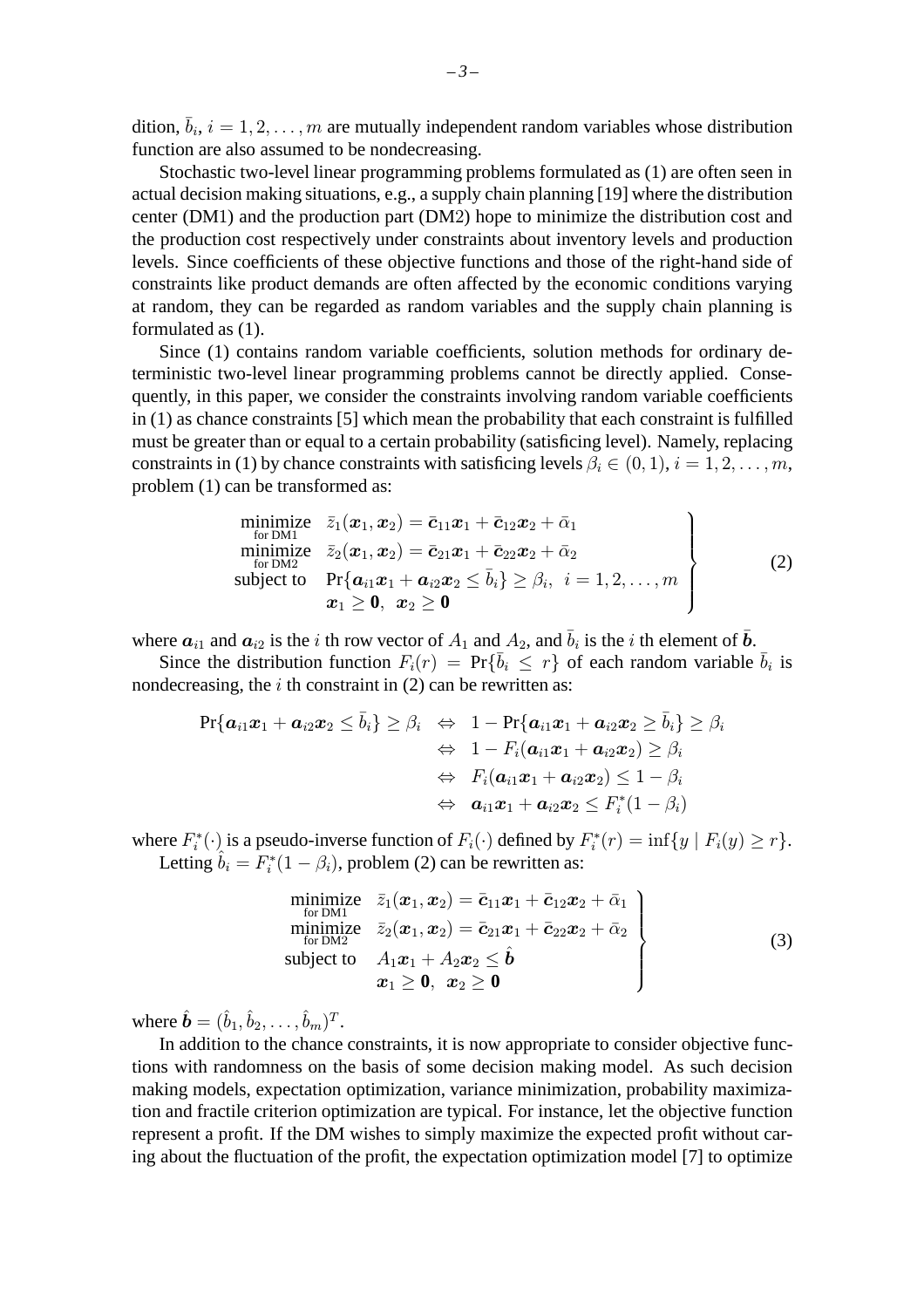the expectation of the objective function is appropriate. On the other hand, if the DM hopes to decrease the fluctuation of the profit as little as possible from the viewpoint of the stability of the profit, the variance minimization model [7] to minimize the variance of the objective function is useful. In contrast to these two types of optimizing approaches, as satisficing approaches, the probability maximization model [7] and the fractile criterion optimization model or Kataoka's model [10] have been proposed. When the DM wants to maximize the probability that the profit is greater than or equal to a certain permissible level, probability maximization model [7] is recommended. In contrast, when the DM wishes to optimize such a permissible level as the probability that the profit is greater than or equal to the permissible level is greater than or equal to a certain threshold, the fractile criterion optimization model will be appropriate. In this paper, assuming that the DM wants to maximize the probability that the profit is greater than or equal to a certain permissible level for safe management, we adopt the probability maximization model as a decision making model.

In the probability maximization model, the minimization of each objective function  $\bar{z}_l(x_1, x_2)$  in (3) is substituted with the maximization of the probability that  $\bar{z}_l(x_1, x_2)$  is less than or equal to a certain permissible level  $h_l$  under the chance constraints. Through probability maximization, problem (3) can be rewritten as:

$$
\begin{array}{c}\n\text{maximize} & \Pr\left\{\bar{z}_1(\boldsymbol{x}_1, \boldsymbol{x}_2) \leq h_1\right\} \\
\text{maximize} & \Pr\left\{\bar{z}_2(\boldsymbol{x}_1, \boldsymbol{x}_2) \leq h_2\right\} \\
\text{subject to} & A_1\boldsymbol{x}_1 + A_2\boldsymbol{x}_2 \leq \hat{\boldsymbol{b}} \\
& \boldsymbol{x}_1 \geq \boldsymbol{0}, \ \boldsymbol{x}_2 \geq \boldsymbol{0}\n\end{array} \tag{4}
$$

Supposing that  $c_{l1}^2 x_1 + c_{l2}^2 x_2 + \alpha_l^2 > 0$ ,  $l = 1, 2, ..., k$  for any feasible solution  $(x_1, x_2)$  to (4), from the assumption on the distribution function  $T_l(\cdot)$  of each random variable  $\bar{t}_l$ , we can rewrite objective functions in (4) as follows.

$$
\begin{aligned} &\Pr\left\{\bar{z}_l(\bm{x}_1,\bm{x}_2)\leq h_l\right\} \\ &= \quad & \Pr\left\{(\bm{c}_{l1}^1+\bar{t}_l\bm{c}_{l1}^2)\bm{x}_1+(\bm{c}_{l2}^1+\bar{t}_l\bm{c}_{l2}^2)\bm{x}_2+(\alpha_l^1+\bar{t}_l\alpha_l^2)\leq h_l\right\} \\ &= \quad & \Pr\left\{(\bm{c}_{l1}^2\bm{x}_1+\bm{c}_{l2}^2\bm{x}_2+\alpha_l^2)\bar{t}_l+(\bm{c}_{l1}^1\bm{x}_1+\bm{c}_{l2}^1\bm{x}_2+\alpha_l^1)\leq h_l\right\} \\ &= \quad & \Pr\left\{\bar{t}_l\leq \frac{h_l-(\bm{c}_{l1}^1\bm{x}_1+\bm{c}_{l2}^1\bm{x}_2+\alpha_l^1)}{(\bm{c}_{l1}^2\bm{x}_1+\bm{c}_{l2}^2\bm{x}_2+\alpha_l^2)}\right\} \\ &= \quad & T_l\left(\frac{h_l-\bm{c}_{l1}^1\bm{x}_1-\bm{c}_{l2}^1\bm{x}_2-\alpha_l^1}{\bm{c}_{l1}^2\bm{x}_1+\bm{c}_{l2}^2\bm{x}_2+\alpha_l^2}\right) \end{aligned}
$$

Hence, (4) can be equivalently transformed into the following deterministic two-level programming problem.

maximize 
$$
p_1(\mathbf{x}_1, \mathbf{x}_2) = T_1 \left( \frac{h_1 - c_{11}^1 \mathbf{x}_1 - c_{12}^1 \mathbf{x}_2 - \alpha_1^1}{c_{11}^2 \mathbf{x}_1 + c_{12}^2 \mathbf{x}_2 + \alpha_1^2} \right)
$$
  
\nmaximize  $p_2(\mathbf{x}_1, \mathbf{x}_2) = T_2 \left( \frac{h_2 - c_{21}^1 \mathbf{x}_1 - c_{22}^1 \mathbf{x}_2 - \alpha_2^1}{c_{21}^2 \mathbf{x}_1 + c_{22}^2 \mathbf{x}_2 + \alpha_2^2} \right)$   
\nsubject to  $A_1 \mathbf{x}_1 + A_2 \mathbf{x}_2 \leq \hat{\mathbf{b}}$   
\n $\mathbf{x}_1 \geq \mathbf{0}, \ \mathbf{x}_2 \geq \mathbf{0}$  (5)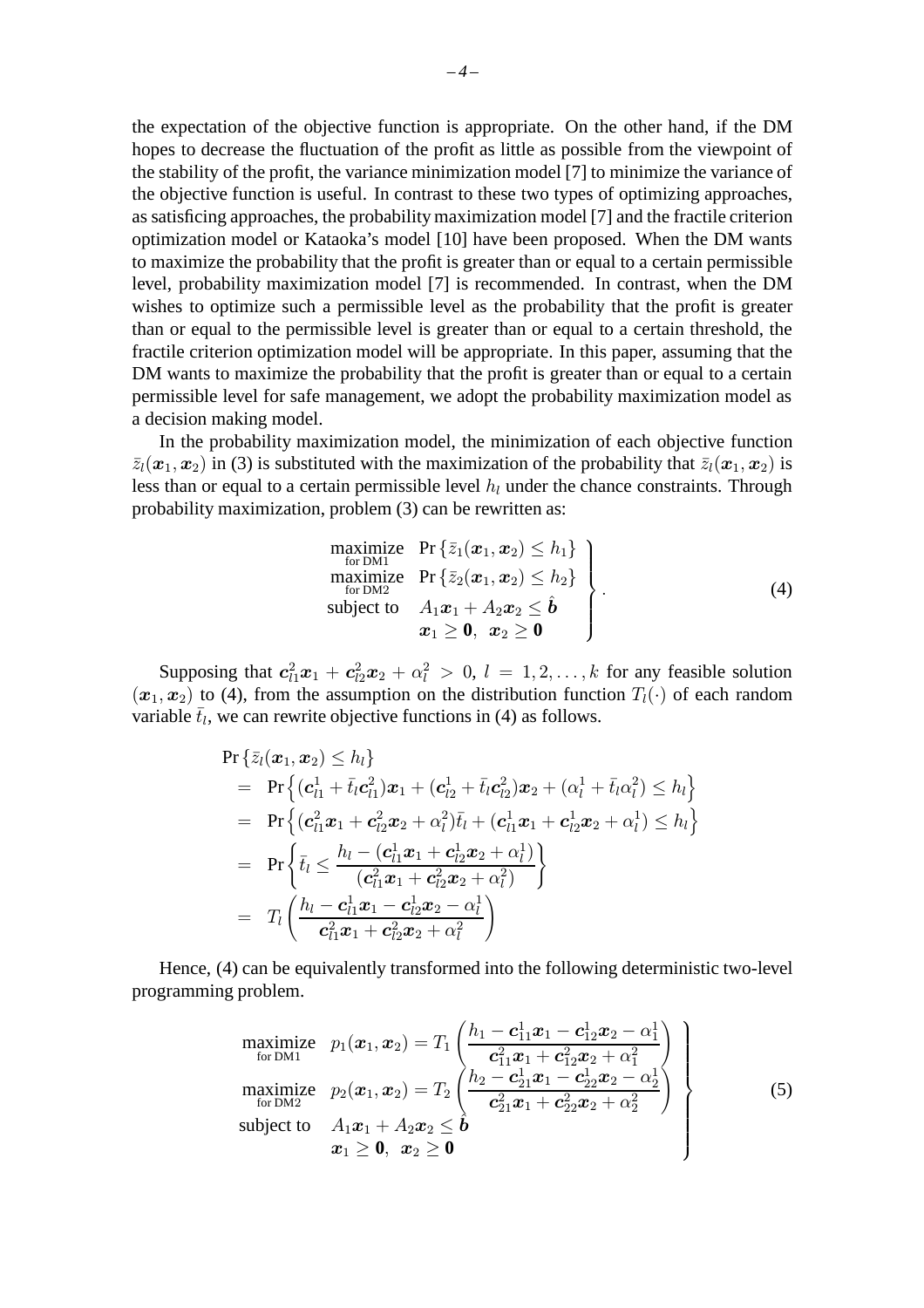# **3 Interactive fuzzy programming**

In general, it seems natural that the DMs have fuzzy goals for their objective functions when they take fuzziness of human judgments into consideration. For each of the objective functions  $p_l(x_1, x_2)$ ,  $l = 1, 2$  in (5), assume that the DMs have fuzzy goals such as " $p_l(x_1, x_2)$  should be substantially greater than or equal to some specific value." Then, (5) can be rewritten as:

$$
\begin{array}{ll}\n\text{maximize} & \mu_1(p_1(\boldsymbol{x}_1, \boldsymbol{x}_2)) \\
\text{for DM1} \\
\text{maximize} & \mu_2(p_2(\boldsymbol{x}_1, \boldsymbol{x}_2)) \\
\text{subject to} & A_1\boldsymbol{x}_1 + A_2\boldsymbol{x}_2 \leq \hat{\boldsymbol{b}} \\
& \boldsymbol{x}_1 \geq \boldsymbol{0}, \ \boldsymbol{x}_2 \geq \boldsymbol{0}\n\end{array}\n\tag{6}
$$

where  $\mu_l(\cdot)$  is a membership function to quantify a fuzzy goal for the l th objective function in (5) and it is assumed to be nondecreasing.

Although the membership function does not always need to be linear, for the sake of simplicity, we adopt a linear membership function. To be more specific, if the DM feels that  $p_l(x_1, x_2)$  should be greater than or equal to at least  $p_{l,0}$  and  $p_l(x_1, x_2) \ge p_{l,1} (> p_{l,0})$ is satisfactory, the linear membership function  $\mu_l(p_l(x_1, x_2))$  is defined as:

$$
\mu_l(p_l(\boldsymbol{x}_1, \boldsymbol{x}_2)) = \begin{cases}\n0 & , \quad p_l(\boldsymbol{x}_1, \boldsymbol{x}_2) < p_{l,0} \\
\frac{p_l(\boldsymbol{x}_1, \boldsymbol{x}_2) - p_{l,0}}{p_{l,1} - p_{l,0}} & , \quad p_{l,0} \leq p_l(\boldsymbol{x}_1, \boldsymbol{x}_2) \leq p_{l,1} \\
1 & , \quad p_l(\boldsymbol{x}_1, \boldsymbol{x}_2) > p_{l,1}\n\end{cases} (7)
$$

and it is depicted in Fig. 1.



Figure 1: Linear membership function

Zimmermann [47] suggested a method for assessing the parameter values of the linear membership function. In his method, the parameter values  $p_{l,1}$ ,  $l = 1, 2$  are determined as

$$
p_{1,1} = p_{1,\max} = p_1(\boldsymbol{x}_{1,\max}^1, \boldsymbol{x}_{2,\max}^1) = \max_{(\boldsymbol{x}_1^T, \boldsymbol{x}_2^T)^T \in X} p_1(\boldsymbol{x}_1, \boldsymbol{x}_2)
$$
  

$$
p_{2,1} = p_{2,\max} = p_2(\boldsymbol{x}_{1,\max}^2, \boldsymbol{x}_{2,\max}^2) = \max_{(\boldsymbol{x}_1^T, \boldsymbol{x}_2^T)^T \in X} p_2(\boldsymbol{x}_1, \boldsymbol{x}_2)
$$

and the parameter values  $p_{l,0}$ ,  $l = 1, 2$  are specified as

$$
p_{1,0} = p_1(\boldsymbol{x}_{1,\max}^2,\boldsymbol{x}_{2,\max}^2)\\p_{2,0} = p_2(\boldsymbol{x}_{1,\max}^1,\boldsymbol{x}_{2,\max}^1)
$$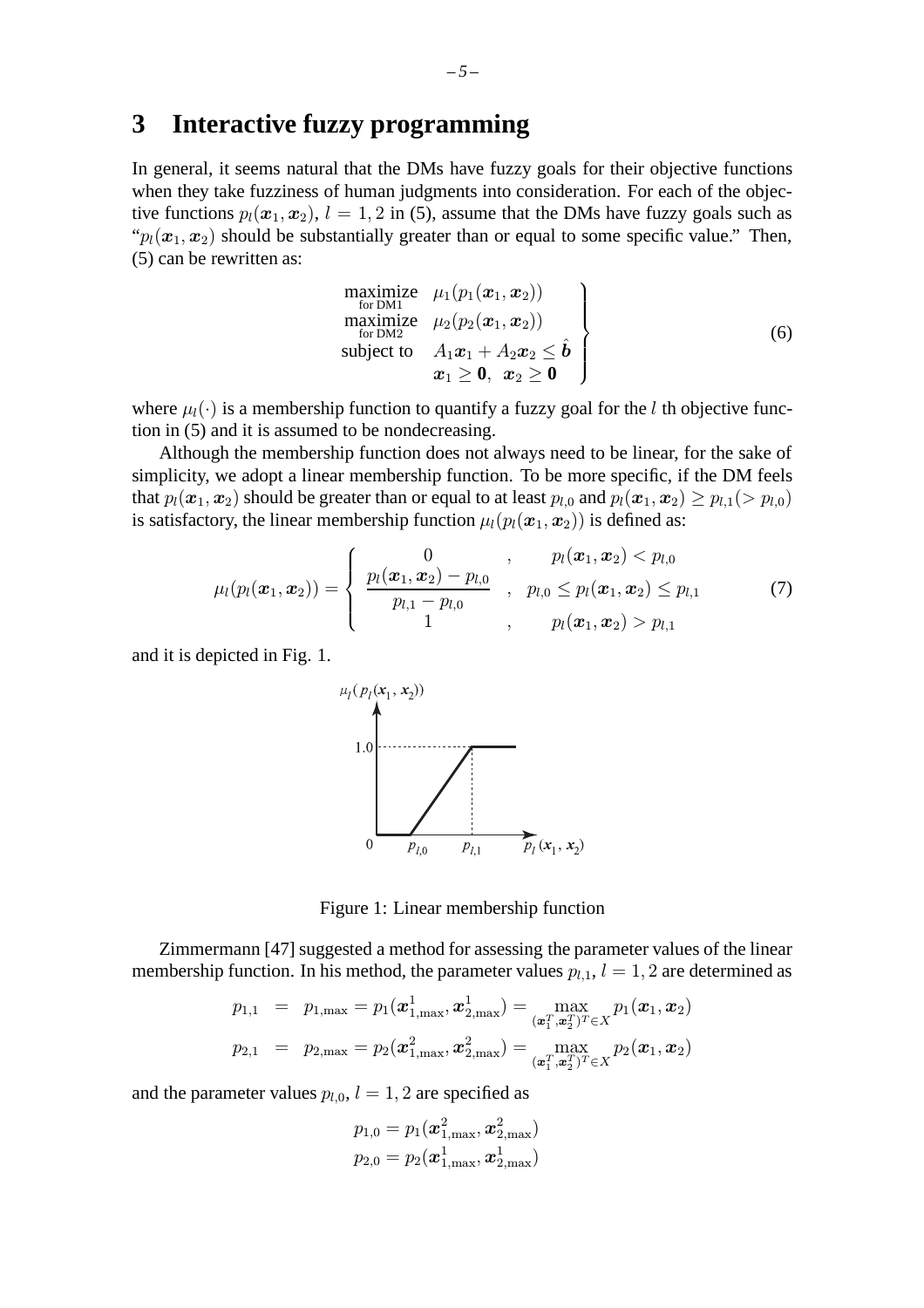where  $(\boldsymbol{x}_{1,\min}^l,\boldsymbol{x}_{2,\min}^l)$  is an optimal solution to the following problem

maximize 
$$
p_l(\boldsymbol{x}_1, \boldsymbol{x}_2) = T_l \left( \frac{h_l - \boldsymbol{c}_{l1}^1 \boldsymbol{x}_1 - \boldsymbol{c}_{l2}^1 \boldsymbol{x}_2 - \alpha_l^1}{\boldsymbol{c}_{l1}^2 \boldsymbol{x}_1 + \boldsymbol{c}_{l2}^2 \boldsymbol{x}_2 + \alpha_l^2} \right)
$$
  
subject to  $A_1 \boldsymbol{x}_1 + A_2 \boldsymbol{x}_2 \leq \hat{\boldsymbol{b}}$   
 $\boldsymbol{x}_1 \geq \boldsymbol{0}, \ \boldsymbol{x}_2 \geq \boldsymbol{0}$  (8)

From the monotonicity of the distribution function  $T_l(\cdot)$ , problem (8) is equivalent to:

maximize 
$$
\begin{array}{c}\n\frac{h_l - \mathbf{c}_{l1}^1 \mathbf{x}_1 - \mathbf{c}_{l2}^1 \mathbf{x}_2 - \alpha_l^1}{\mathbf{c}_{l1}^2 \mathbf{x}_1 + \mathbf{c}_{l2}^2 \mathbf{x}_2 + \alpha_l^2} \\
\text{subject to} \quad A_1 \mathbf{x}_1 + A_2 \mathbf{x}_2 \leq \hat{\mathbf{b}} \\
\mathbf{x}_1 \geq \mathbf{0}, \quad \mathbf{x}_2 \geq \mathbf{0}\n\end{array}
$$
\n
$$
(9)
$$

Using the variable transformation method by Charnes and Cooper [6]:  $s^l = 1/(\boldsymbol{c}_{l1}^2\boldsymbol{x}_1 +$  $\bm{c}_{l2}^2\bm{x}_2+\alpha_1^2), \bm{y}_j=s^l\!\cdot\!\bm{x}_j, s^l>0, l=1,2, j=1,2, \text{problem (9) is equivalently transformed}$ as:

maximize 
$$
-\mathbf{c}_{l1}^1 \mathbf{y}_1 - \mathbf{c}_{l2}^1 \mathbf{y}_2 - (\alpha_l^1 - h_l) \cdot s^l
$$
  
\nsubject to  $A_1 \mathbf{y}_1 + A_2 \mathbf{y}_2 - \hat{\mathbf{b}} \cdot s^l \leq \mathbf{0}$   
\n $\mathbf{c}_{l1}^2 \mathbf{y}_1 + \mathbf{c}_{l2}^2 \mathbf{y}_2 + \alpha_l^2 \cdot s^l = 1$   
\n $\mathbf{y}_1 \geq \mathbf{0}, \ \mathbf{y}_2 \geq \mathbf{0}, \ s^l > 0$  (10)

Since (10) is a linear programming problem, it can be easily solved by the simplex method of linear programming.

To derive an overall satisfactory solution to the membership function maximization problem (6), we first find the maximizing decision of the fuzzy decision proposed by Bellman and Zadeh [2]. Namely, the following problem is solved for obtaining a solution which maximizes the smaller degree of satisfaction between those of the two DMs:

maximize 
$$
\min_{l=1,2} \{\mu_l(p_l(\mathbf{x}_1, \mathbf{x}_2))\}
$$
  
\nsubject to  $A_1\mathbf{x}_1 + A_2\mathbf{x}_2 \leq \hat{\mathbf{b}}$   
\n $\mathbf{x}_1 \geq \mathbf{0}, \ \mathbf{x}_2 \geq \mathbf{0}$  (11)

or equivalently,

maximize 
$$
v
$$
  
\nsubject to  $\mu_1(p_1(\mathbf{x}_1, \mathbf{x}_2)) \ge v$   
\n $\mu_2(p_2(\mathbf{x}_1, \mathbf{x}_2)) \ge v$   
\n $A_1\mathbf{x}_1 + A_2\mathbf{x}_2 \le \hat{\boldsymbol{b}}$   
\n $\mathbf{x}_1 \ge \mathbf{0}, \ \mathbf{x}_2 \ge \mathbf{0}$  (12)

Since  $\mu_l(\cdot)$ ,  $l = 1, 2$  are nondecreasing, (12) can be converted as:

maximize 
$$
v
$$
  
\nsubject to  $p_1(\boldsymbol{x}_1, \boldsymbol{x}_2) \ge \mu_1^*(v)$   
\n $p_2(\boldsymbol{x}_1, \boldsymbol{x}_2) \ge \mu_2^*(v)$   
\n $A_1\boldsymbol{x}_1 + A_2\boldsymbol{x}_2 \le \hat{\boldsymbol{b}}$   
\n $\boldsymbol{x}_1 \ge \mathbf{0}, \ \boldsymbol{x}_2 \ge \mathbf{0}$  (13)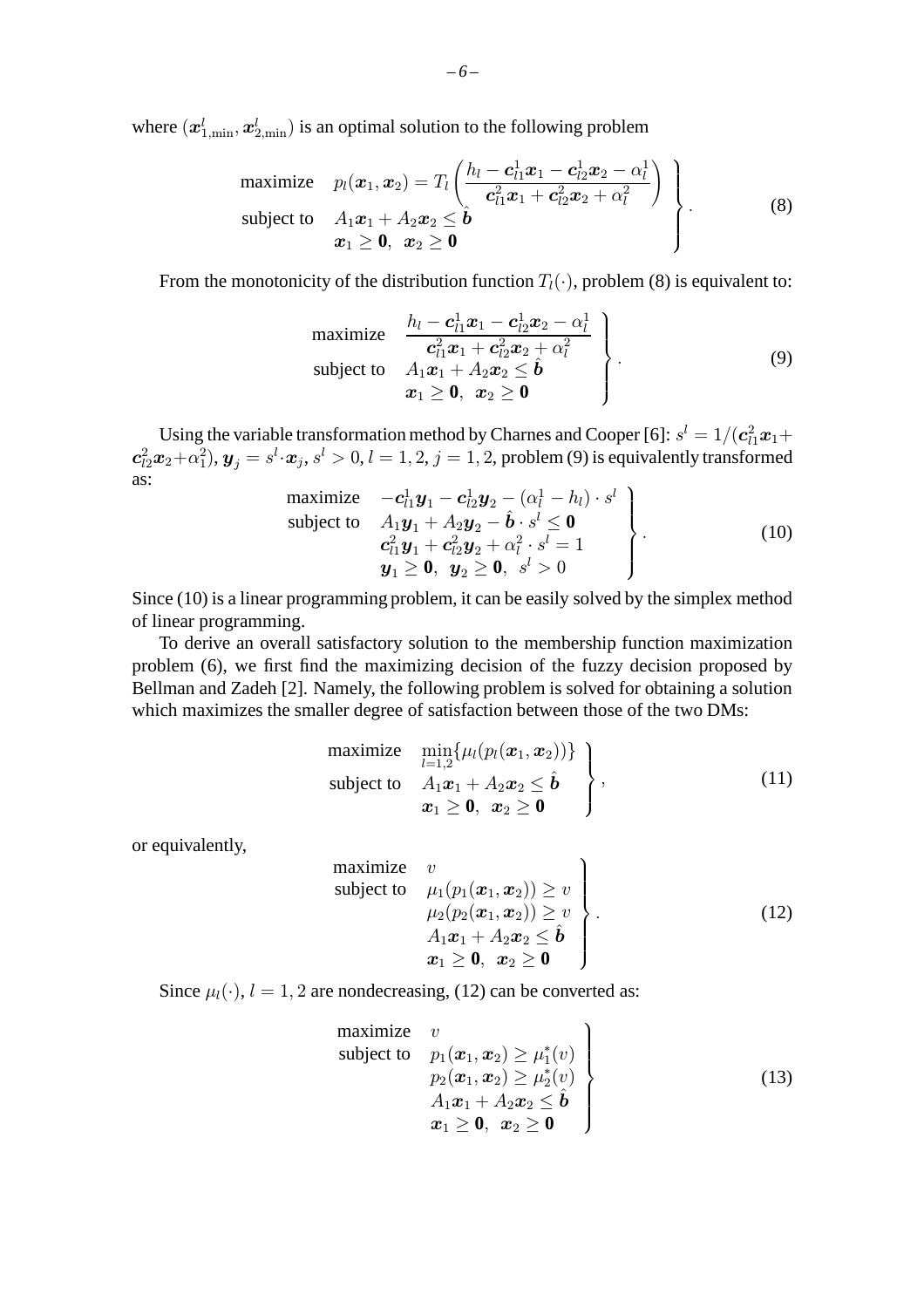where  $\mu_l^*(\cdot)$  is a pseudo-inverse function of  $\mu_l(\cdot)$  defined by  $\mu_l^*(r) = \inf\{y \mid \mu_l(y) \ge r\}.$ Since

$$
p_l(\boldsymbol{x}_1,\boldsymbol{x}_2) = T_l\left(\frac{h_l - \boldsymbol{c}_{l1}^1\boldsymbol{x}_1 - \boldsymbol{c}_{l2}^1\boldsymbol{x}_2 - \alpha_l^1}{\boldsymbol{c}_{l1}^2\boldsymbol{x}_1 + \boldsymbol{c}_{l2}^2\boldsymbol{x}_2 + \alpha_l^2}\right)
$$

and distribution functions  $T_l(\cdot)$  are assumed to be nondecreasing, problem (13) is equivalently transformed as:

maximize 
$$
v
$$
  
\nsubject to 
$$
\frac{h_1 - c_{11}^1 x_1 - c_{12}^1 x_2 - \alpha_1^1}{c_{11}^2 x_1 + c_{12}^2 x_2 + \alpha_1^2} \geq T_1^* (\mu_1^*(v))
$$
\n
$$
\frac{h_2 - c_{21}^1 x_1 - c_{22}^1 x_2 - \alpha_2^1}{c_{21}^2 x_1 + c_{22}^2 x_2 + \alpha_2^2} \geq T_2^* (\mu_2^*(v))
$$
\n
$$
A_1 x_1 + A_2 x_2 \leq \hat{b}
$$
\n
$$
x_1 \geq \mathbf{0}, \quad x_2 \geq \mathbf{0}
$$
\n(14)

where  $T_l^*(\cdot)$  is a pseudo-inverse function of  $T_l(\cdot)$  defined by  $T_l^*(r) = \inf\{y \mid T_l(y) \ge r\}$ .

Obtaining the optimal value of  $v$  to (14) is equivalent to finding the maximum of  $v$  so that the set of feasible solutions to (14) is not empty. Noting that the constraints of (14) are linear when  $v$  is fixed, we can easily find the maximum of  $v$  through the combined use of the bisection method and the phase one of the simplex method.

The combined use of the bisection method and the phase one of the simplex method

- **Step 1:** Set  $r := 0$  and  $v := 0$ . Test whether the set of feasible solutions to (14) for  $v = 0$ is empty or not using the phase one of the simplex method. Let  $v_{\text{feasible}} := v$  and go to step 2.
- **Step 2:** Set  $v := 1$ . Test whether the set of feasible solutions to (14) for  $v = 1$  is empty or not using the phase one of the simplex method. If it is not empty,  $v = 1$  is the optimal value  $v^*$  to (14) and the algorithm is terminated. Otherwise, the maximum of v so that the set of feasible solutions to  $(14)$  is not empty exists between 0 and 1. Let  $v_{\text{infeasible}} := v$  and go to step 3.
- **Step 3:** Set  $v := (v_{\text{feasible}} + v_{\text{infeasible}})/2$ ,  $r := r + 1$  and go to step 4.
- **Step 4:** Test whether the set of feasible solutions to  $(14)$  for v determined in step 3 is empty or not using the phase one of the simplex method. It should be noted that we can use the sensitivity analysis technique when we carry out the above test. If it is not empty and  $(1/2)^r \leq \varepsilon$ , the current value of v is regarded as the optimal value  $v^*$  to (14) and the algorithm is terminated. If it is not empty and  $(1/2)^r > \varepsilon$ , let  $v_{\text{feasible}} := v$  and go to step 3. On the other hand, if it is empty, let  $v_{\text{infeasible}} := v$  and go to step 3.

For the optimal value  $v^*$  obtained in this way, we can determine the corresponding optimal solution  $x^*$  by solving the following linear programming problem.

maximize 
$$
\frac{h_1 - c_{11}^1 x_1 - c_{12}^1 x_2 - \alpha_1^1}{c_{11}^2 x_1 + c_{12}^2 x_2 + \alpha_1^2}
$$
  
\nsubject to 
$$
\frac{h_2 - c_{21}^1 x_1 - c_{22}^1 x_2 - \alpha_2^1}{c_{21}^2 x_1 + c_{22}^2 x_2 + \alpha_2^2} \ge T_2^*(\mu_2^*(v^*))
$$

$$
A_1 x_1 + A_2 x_2 \le \hat{\boldsymbol{b}}
$$

$$
x_1 \ge 0, \ x_2 \ge 0
$$
 (15)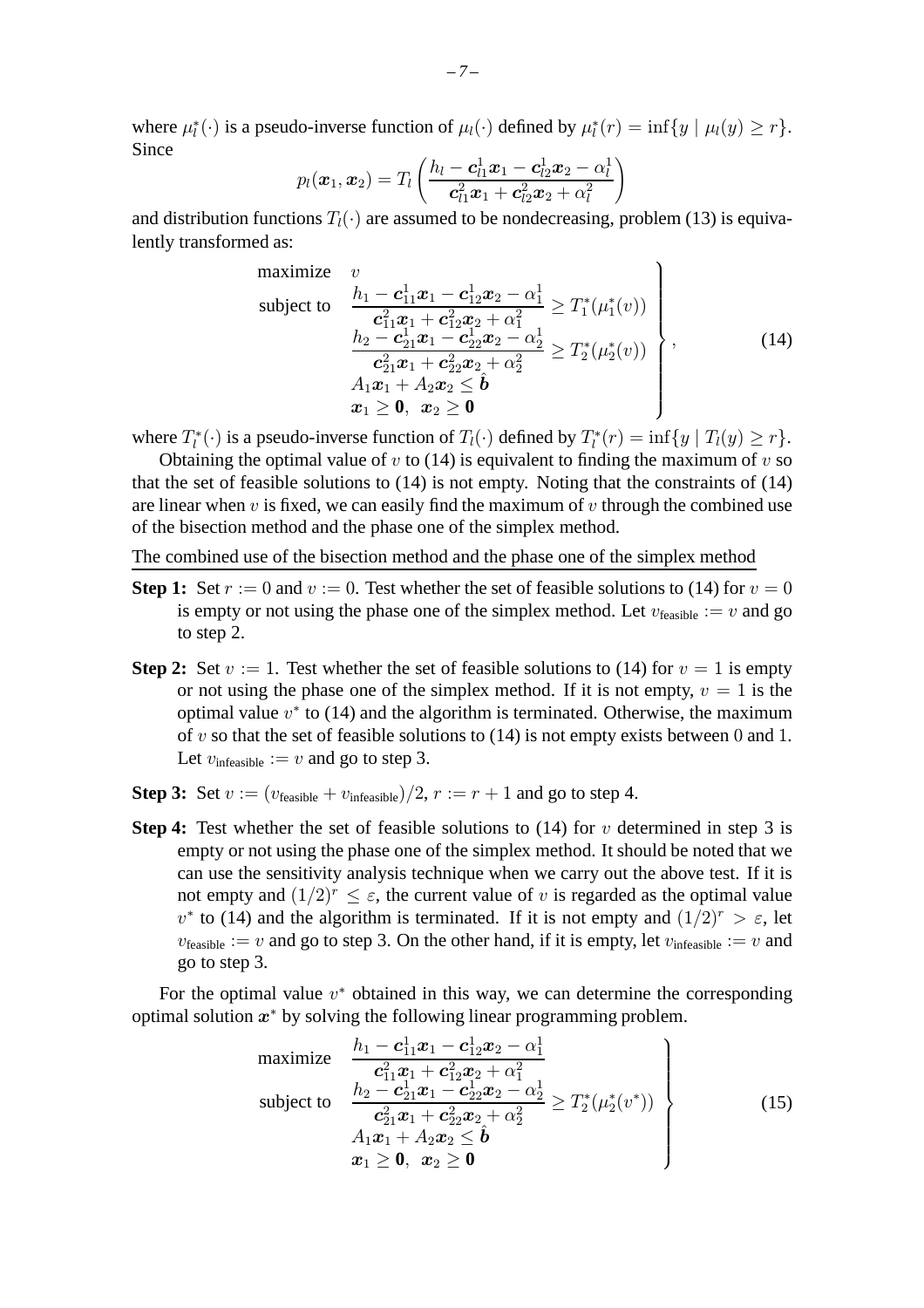Letting  $\tau = T_2^*(\mu_2^*(v^*))$  and using the variable transformation method by Charnes and Cooper [6], problem (15) can be transformed into the following linear programming problem:

maximize 
$$
-c_{11}^1 y_1 - c_{12}^1 y_2 - (\alpha_1^1 - h_1) \cdot s
$$
  
\nsubject to  $\tau \cdot (c_{21}^2 y_1 + c_{22}^2 y_2 + \alpha_2^2 \cdot s)$   
\n $+ c_{21}^1 y_1 + c_{22}^1 y_2 + (\alpha_2^1 - h_2) \cdot s \le 0$   
\n $A_1 y_1 + A_2 y_2 - \hat{b} \cdot s \le 0$   
\n $c_{11}^2 y_1 + c_{12}^2 y_2 + \alpha_1^2 \cdot s = 1$   
\n $y_1 \ge 0, y_2 \ge 0, s > 0$  (16)

From the optimal solution  $(\bm y_1^*,\bm y_2^*,s^*)$  to (16), we can obtain the optimal solution  $(\bm x_1^*,\bm x_2^*)$ to (11) which maximizes the smaller satisfactory degree between those of both DMs.

If DM1 is satisfied with the optimal solution  $(x_1^*, x_2^*)$  to (11), it follows that the optimal solution  $(x_1^*, x_2^*)$  becomes a satisfactory solution; however, DM1 is not always satisfied with the solution  $(x_1^*, x_2^*)$ . It is quite natural to assume that DM1 specifies the minimal satisfactory level  $\hat{\delta} \in (0,1)$  for the membership function  $\mu_1(p_1(\bm{x}_1, \bm{x}_2))$  subjectively.

Consequently, if DM1 is not satisfied with the solution  $(x_1^*, x_2^*)$  to problem (11), the following problem is formulated:

maximize 
$$
\mu_2(p_2(\boldsymbol{x}_1, \boldsymbol{x}_2))
$$
  
\nsubject to  $\mu_1(p_1(\boldsymbol{x}_1, \boldsymbol{x}_2)) \ge \hat{\delta}$   
\n $A_1 \boldsymbol{x}_1 + A_2 \boldsymbol{x}_2 \le \hat{\boldsymbol{b}}$   
\n $\boldsymbol{x}_1 \ge \boldsymbol{0}, \ \boldsymbol{x}_2 \ge \boldsymbol{0}$  (17)

equivalently,

maximize 
$$
\begin{cases}\n\frac{h_2 - c_{21}^1 x_1 - c_{22}^1 x_2 - \alpha_2^1}{c_{21}^2 x_1 + c_{22}^2 x_2 + \alpha_2^2} \\
\text{subject to} \quad \frac{h_1 - c_{11}^1 x_1 - c_{12}^1 x_2 - \alpha_1^1}{c_{11}^2 x_1 + c_{12}^2 x_2 + \alpha_1^2} \geq T_1^*(\mu_1^*(\hat{\delta})) \\
A_1 x_1 + A_2 x_2 \leq \hat{b} \\
x_1 \geq 0, \quad x_2 \geq 0\n\end{cases}
$$
\n(18)

where DM2's membership function  $\mu_2(p_2(\mathbf{x}_1, \mathbf{x}_2))$  is maximized under the condition that DM1's membership function  $\mu_1(p_1(x_1, x_2))$  is larger than or equal to the minimal satisfactory level  $\hat{\delta}$  specified by DM1.

Using the variable transformation method by Charnes and Cooper [6], problem (18) can be easily reduced to the following linear programming problem:

maximize 
$$
-c_{21}^1 y_1 - c_{22}^1 y_2 - (\alpha_2^1 - h_2) \cdot s
$$
  
\nsubject to  $\lambda \cdot (c_{11}^2 y_1 + c_{12}^2 y_2 + \alpha_1^2 \cdot s)$   
\n $+ c_{11}^1 y_1 + c_{12}^1 y_2 + (\alpha_1^1 - h_1) \cdot s \le 0$   
\n $A_1 y_1 + A_2 y_2 - \hat{b} \cdot s \le 0$   
\n $c_{21}^2 y_1 + c_{22}^2 y_2 + \alpha_2^2 \cdot s = 1$   
\n $y_1 \ge 0, y_2 \ge 0, s > 0$  (19)

where  $\lambda = T_1^*(\mu_1^*(\hat{\delta})).$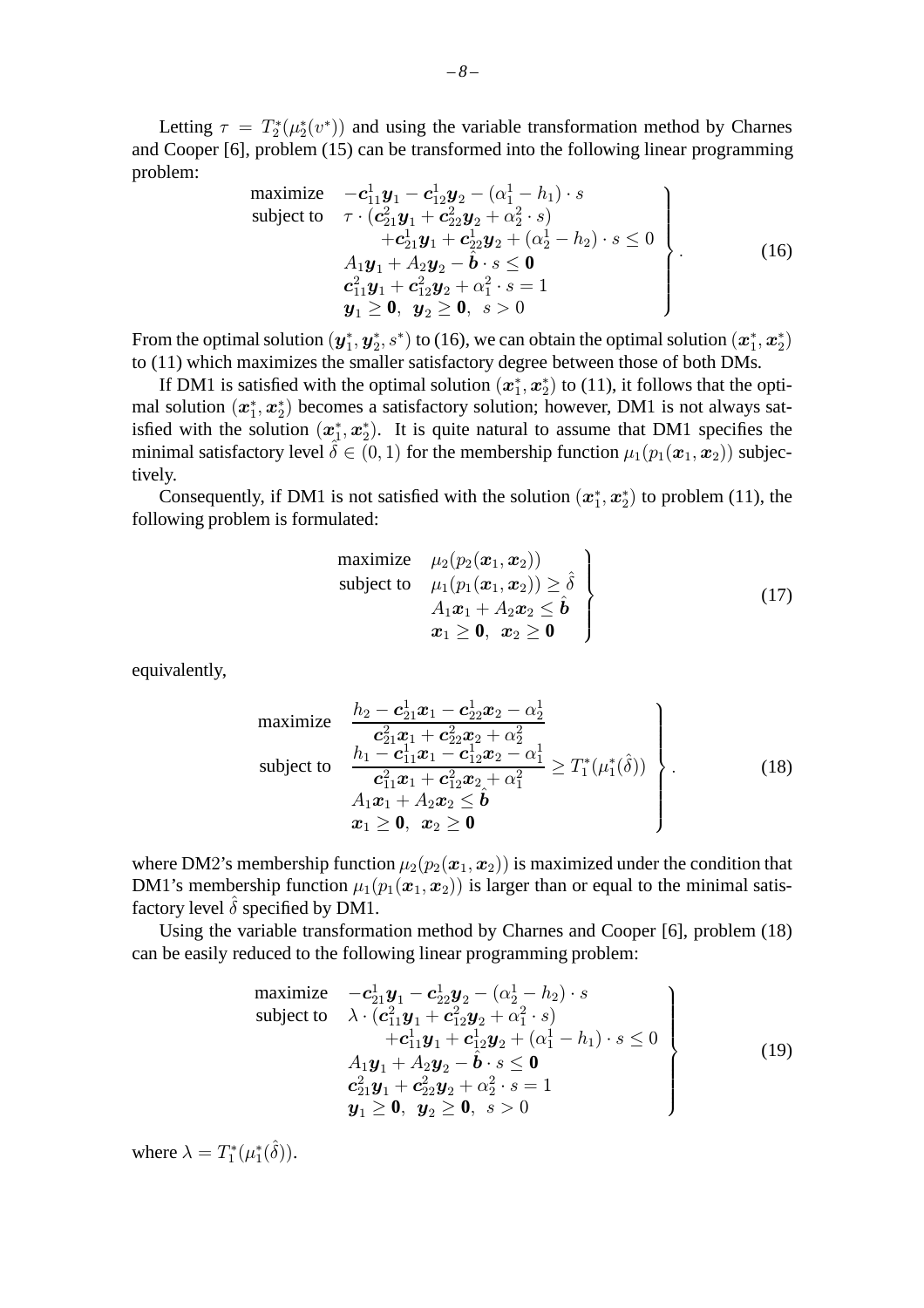If there exists an optimal solution  $(x_1^*, x_2^*)$  to problem (17), it follows that DM1 obtains a satisfactory solution having a satisfactory degree larger than or equal to the minimal satisfactory level specified by DM1's self. However, the larger the minimal satisfactory level  $\hat{\delta}$  is assessed, the smaller the DM2's satisfactory degree becomes when the membership functions of DM1 and DM2 conflict with each other. Consequently, a relative difference between the satisfactory degrees of DM1 and DM2 becomes larger, and it follows that the overall satisfactory balance between both DMs is not appropriate.

In order to take account of the overall satisfactory balance between both DMs, DM1 needs to compromise with DM2 on DM1's own minimal satisfactory level. To do so, the following ratio of the satisfactory degree of DM2 to that of DM1 is helpful:

$$
\Delta=\frac{\mu_2(p_2(\boldsymbol{x}_1,\boldsymbol{x}_2))}{\mu_1(p_1(\boldsymbol{x}_1,\boldsymbol{x}_2))}
$$

which is originally introduced by Lai [11].

DM1 is guaranteed to have a satisfactory degree larger than or equal to the minimal satisfactory level for the fuzzy goal because the corresponding constraint is involved in problem (17). To take into account the overall satisfactory balance between both DMs, DM1 specifies the lower bound  $\Delta_{\text{min}}$  and the upper bound  $\Delta_{\text{max}}$  of the ratio  $\Delta$ , and  $\Delta$  is evaluated by verifying whether or not it is in the interval  $[\Delta_{\min}, \Delta_{\max}]$ . The condition that the overall satisfactory balance is appropriate is represented by

$$
\Delta \in [\Delta_{\min}, \Delta_{\max}].
$$

At the iteration k, let  $(\mathbf{x}_1^k, \mathbf{x}_2^k)$ ,  $p_l^k = p_l(\mathbf{x}_1^k, \mathbf{x}_2^k)$ ,  $\mu_l(p_l^k)$  and  $\Delta^k = \mu_2(p_2^k)/\mu_1(p_1^k)$ denote the current solution, DMl's objective function value, DMl's satisfactory degree and the ratio of satisfactory degrees of the two DMs, respectively. The interactive process terminates if the following two conditions are satisfied and DM1 concludes the solution as an overall satisfactory solution.

[Termination conditions of the interactive process]

- **Condition 1** DM1's satisfactory degree is larger than or equal to the minimal satisfactory level  $\hat{\delta}$  specified by DM1's self, i.e.,  $\mu_1(p_1^k) \geq \hat{\delta}$ .
- **Condition 2** The ratio  $\Delta^k$  of satisfactory degrees lies in the closed interval between the lower and the upper bounds specified by DM1, i.e.,  $\Delta^k \in [\Delta_{\min}, \Delta_{\max}]$ .

Condition 1 ensures the minimal satisfaction to DM1 in the sense of the attainment of the fuzzy goal, and condition 2 is provided in order to keep overall satisfactory balance between both DMs. If these two conditions are not satisfied simultaneously, DM1 needs to update the minimal satisfactory level  $\hat{\delta}$ . The updating procedures are summarized as follows.

[Procedure for updating the minimal satisfactory level  $\hat{\delta}$ ]

**Case 1** If condition 1 is not satisfied, then DM1 decreases the minimal satisfactory level  $\hat{\delta}$ .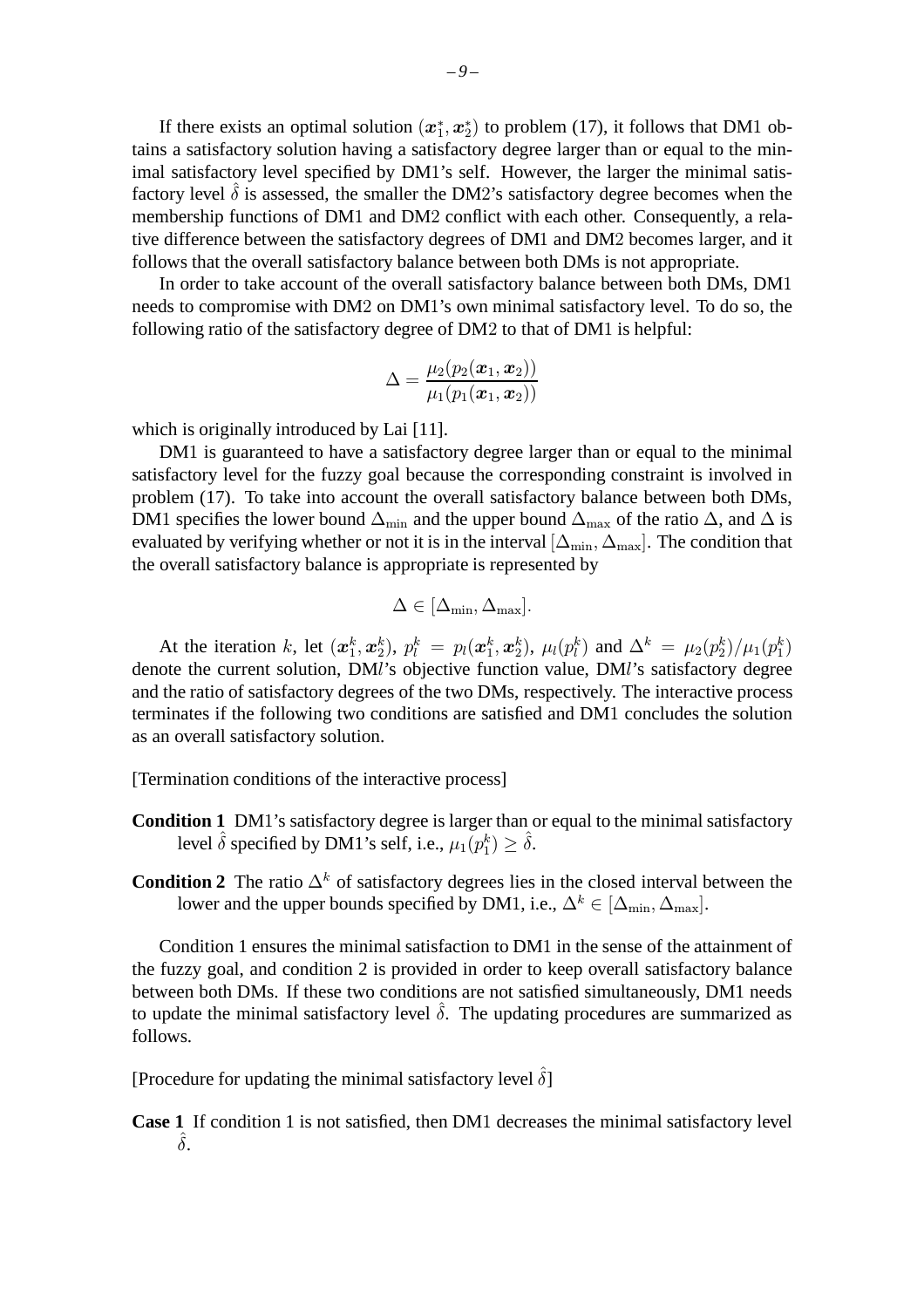- **Case 2** If the ratio  $\Delta^k$  exceeds its upper bound, then DM1 increases the minimal satisfactory level  $\hat{\delta}$ . Conversely, if the ratio  $\Delta^k$  is below its lower bound, then DM1 decreases the minimal satisfactory level  $\hat{\delta}$ .
- **Case 3** Although conditions 1 and 2 are satisfied, if DM1 is not satisfied with the obtained solution and judges that it is desirable to increase the satisfactory degree of DM1 at the expense of the satisfactory degree of DM2, then DM1 increases the minimal satisfactory level  $\delta$ . Conversely, if DM1 judges that it is desirable to increase the satisfactory degree of DM2 at the expense of the satisfactory degree of DM1, then DM1 decreases the minimal satisfactory level  $\delta$ .

In particular, if condition 1 is not satisfied, there does not exist any feasible solution for problem (17), and therefore DM1 has to moderate the minimal satisfactory level.

Now we are ready to propose interactive fuzzy programming for deriving a satisfactory solution by updating the satisfactory degree of the DM at the upper level with considerations of overall satisfactory balance among all the levels.

Computational procedure of interactive fuzzy programming

- **Step 1:** Ask the DM at the upper level, DM1, to subjectively determine satisficing levels  $\beta_i \in (0, 1), i = 1, 2, \ldots, m$  for constraints in (2). Go to step 2.
- **Step 2:** In order to determine permissible levels  $h_l$ ,  $l = 1, 2$ , the following problems are solved to find the minimum and maximum of  $E\{\bar{z}_l(\bm{x}_1,\bm{x}_2)\} = (\bm{c}_{l1}^1 + M_l \bm{c}_{l1}^2)\bm{x}_1 +$  $(c_{l2}^1 + M_l c_{l2}^2)x_2 + (\alpha_l^1 + M_l \alpha_l^2)$  for each objective function under the chance constraints with satisficing levels  $\beta_i$ ,  $i = 1, 2, \ldots, m$ .

minimize 
$$
(\mathbf{c}_{l1}^1 + M_l \mathbf{c}_{l1}^2) \mathbf{x}_1 + (\mathbf{c}_{l2}^1 + M_l \mathbf{c}_{l2}^2) \mathbf{x}_2 + (\alpha_l^1 + M_l \alpha_l^2)
$$
  
\nsubject to  $A_1 \mathbf{x}_1 + A_2 \mathbf{x}_2 \leq \hat{\mathbf{b}}$   
\n $\mathbf{x}_1 \geq \mathbf{0}, \ \mathbf{x}_2 \geq \mathbf{0}$  (20)

maximize 
$$
(\mathbf{c}_{l1}^1 + M_l \mathbf{c}_{l1}^2) \mathbf{x}_1 + (\mathbf{c}_{l2}^1 + M_l \mathbf{c}_{l2}^2) \mathbf{x}_2 + (\alpha_l^1 + M_l \alpha_l^2)
$$
  
\nsubject to  $A_1 \mathbf{x}_1 + A_2 \mathbf{x}_2 \leq \hat{\mathbf{b}}$   
\n $\mathbf{x}_1 \geq \mathbf{0}, \ \mathbf{x}_2 \geq \mathbf{0}$  (21)

If the set of feasible solutions to these problems is empty, the satisficing levels  $\beta_i$ ,  $i = 1, 2, \dots, m$  must be reassessed and return to step 1. Otherwise, let  $z_{l, \text{min}}^E$  and  $z_{l,\text{max}}^E$  be optimal objective function values to (20) and (21). Since (20) and (21) are linear programming problems, they can be easily solved by the simplex method. Ask DM1 to determine permissible levels  $h_l$ ,  $l = 1, 2$  for objective functions in consideration of  $z_{l,\min}^E$  and  $z_{l,\max}^E$ . Go to step 3.

- **Step 3:** Solve (8) for obtaining optimal solutions  $(\boldsymbol{x}_{1,\text{max}}^l, \boldsymbol{x}_{2,\text{max}}^l), l = 1, 2$  and calculate  $p_{l,\text{max}}$ . Then, identify the linear membership function  $\mu_l(p_l(\bm{x}_1, \bm{x}_2))$  of the fuzzy goal for the corresponding objective function. Go to step 4.
- **Step 4:** Set  $k := 1$ . Solve the maximin problem (11) for obtaining an optimal solution which maximizes the smaller degree of satisfaction between those of the two DMs. For the optimal solution  $(\bm x_1^k,\bm x_2^k)$  to (11), calculate  $p_l^k=p_l(\bm x_1^k,\bm x_2^k),\mu_l(p_l^k),l=1,2$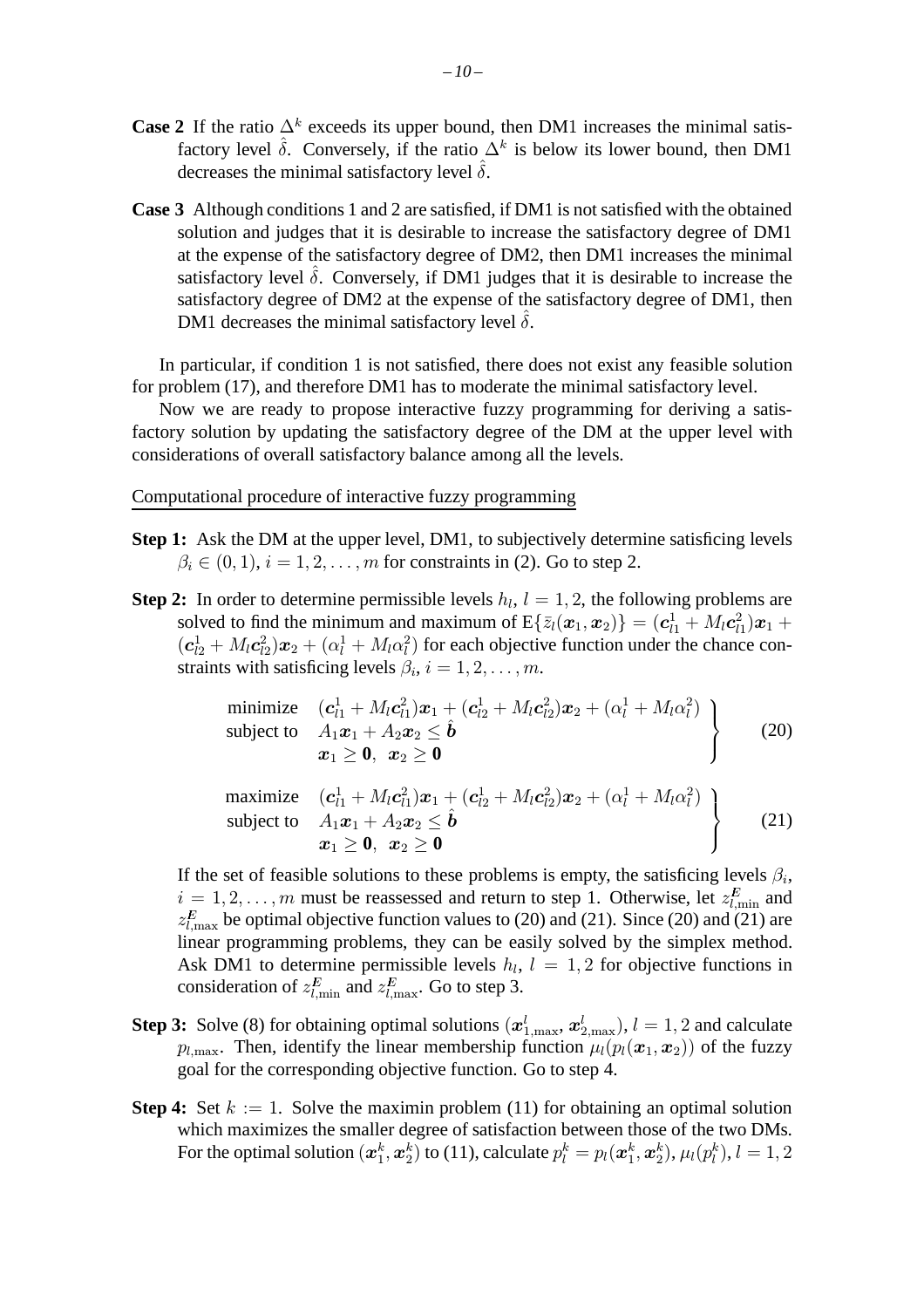and  $\Delta^k = \mu_2(p_2^k)/\mu_1(p_1^k)$ . If DM1 is satisfied with the optimal solution to (11), the optimal solution becomes a satisfactory solution and the interaction procedure is terminated. Otherwise, ask DM1 to subjectively set the minimal satisfactory level  $\hat{\delta} \in (0, 1)$  for the membership function  $\mu_1(p_1(x_1, x_2))$ . Furthermore, ask DM1 to set the upper bound  $\Delta_{\text{max}}$  and the lower bound  $\Delta_{\text{min}}$  for  $\Delta$ . Go to step 5.

- **Step 5:** Set  $k := k + 1$ . Solve problem (17) for finding an optimal solution to maximize DM2's membership function  $\mu_2(p_2(x_1, x_2))$  under the condition that DM1's membership function  $\mu_1(p_1(x_1, x_2))$  is larger than or equal to the minimal satisfactory level  $\hat{\delta}$ . For the optimal solution  $(x_1^k, x_2^k)$  to (17), calculate  $p_l^k = p_l(x_1^k, x_2^k)$ ,  $\mu_l(p_l^k)$ ,  $l = 1, 2$ . and  $\Delta^k = \mu_2(p_2^k)/\mu_1(p_1^k)$  and go to step 6.
- **Step 6:** If the current solution  $(x_1^k, x_2^k)$  satisfies the termination conditions and DM1 accepts it, then the procedure stops and the current solution becomes a satisfactory solution. Otherwise, ask DM1 to update the minimal satisfactory level  $\hat{\delta}$ , and go to step 5.

It should be noted that all problems  $(8)$ ,  $(11)$ ,  $(17)$ ,  $(20)$  and  $(21)$  in the interactive fuzzy programming algorithm can be solved by either the simplex method of linear programming or the combined use of the bisection method and the phase one of the simplex method.

# **4 Numerical Example**

To demonstrate the feasibility and efficiency of the proposed method, consider the stochastic two-level linear programming problem formulated as:

minimize 
$$
\bar{z}_1(\boldsymbol{x}_1, \boldsymbol{x}_2) = (\boldsymbol{c}_{11}^1 + \bar{t}_1 \boldsymbol{c}_{11}^2) \boldsymbol{x}_1 + (\boldsymbol{c}_{12}^1 + \bar{t}_1 \boldsymbol{c}_{12}^2) \boldsymbol{x}_2 + (\alpha_1^1 + \bar{t}_1 \alpha_1^2)
$$
  
\nminimize  $\bar{z}_2(\boldsymbol{x}_1, \boldsymbol{x}_2) = (\boldsymbol{c}_{21}^1 + \bar{t}_2 \boldsymbol{c}_{21}^2) \boldsymbol{x}_1 + (\boldsymbol{c}_{22}^1 + \bar{t}_2 \boldsymbol{c}_{22}^2) \boldsymbol{x}_2 + (\alpha_2^1 + \bar{t}_2 \alpha_2^2)$   
\nsubject to  $\boldsymbol{a}_{i1} \boldsymbol{x}_1 + \boldsymbol{a}_{i2} \boldsymbol{x}_2 \le \bar{b}_i$ ,  $i = 1, 2, ..., 7$   
\n $\boldsymbol{x}_1 = (x_{11}, x_{12}, x_{13}, x_{14}, x_{15})^T \ge \mathbf{0}$   
\n $\boldsymbol{x}_2 = (x_{21}, x_{22}, x_{23}, x_{24}, x_{25})^T \ge \mathbf{0}$ 

where  $\bar{t}_1$  and  $\bar{t}_2$  are Gaussian random variables  $N(4, 2^2)$  and  $N(3, 3^2)$ , and right side coefficients  $\bar{b}_i$ ,  $i = 1, 2, \ldots, 7$  are also Gaussian random variables  $N(164, 30^2)$ ,  $N(-190, 20^2)$ ,  $N(-184, 15^2)$ ,  $N(99, 22^2)$ ,  $N(-150, 17^2)$ ,  $N(154, 35^2)$ ,  $N(142, 42^2)$ . Here  $N(p, q^2)$ stands for a Gaussian random variable with mean p and variance  $q^2$ . Coefficient values of objective functions and constraints are respectively shown in Table 1 and 2.

In step 1 of the interactive fuzzy programming, DM1 specifies satisficing levels  $\beta_i$ ,  $i = 1, 2, \ldots, 7$  as:

$$
(\beta_1, \beta_2, \beta_3, \beta_4, \beta_5, \beta_6, \beta_7)^T = (0.85, 0.95, 0.80, 0.90, 0.85, 0.80, 0.90)^T.
$$

For the specified satisficing levels  $\beta_i$ ,  $i = 1, 2, ..., 7$ , in step 2, minimal values  $z_{l, \text{min}}^E$ and maximal values  $z_{l,\text{max}}^E$  of objective functions  $E\{\bar{z}_l(\bm{x}_1,\bm{x}_2)\}\$  under the chance constraints are calculated as  $z_{1,\text{min}}^E = 1819.513$ ,  $z_{2,\text{min}}^E = 286.583$ ,  $z_{l,\text{max}}^E = 2307.626$  and  $z_{2,\text{max}}^E = 758.279$ . By considering these values, the DMs subjectively specifies permissible levels as  $h_1 = 2150.0$  and  $h_2 = 450.0$ .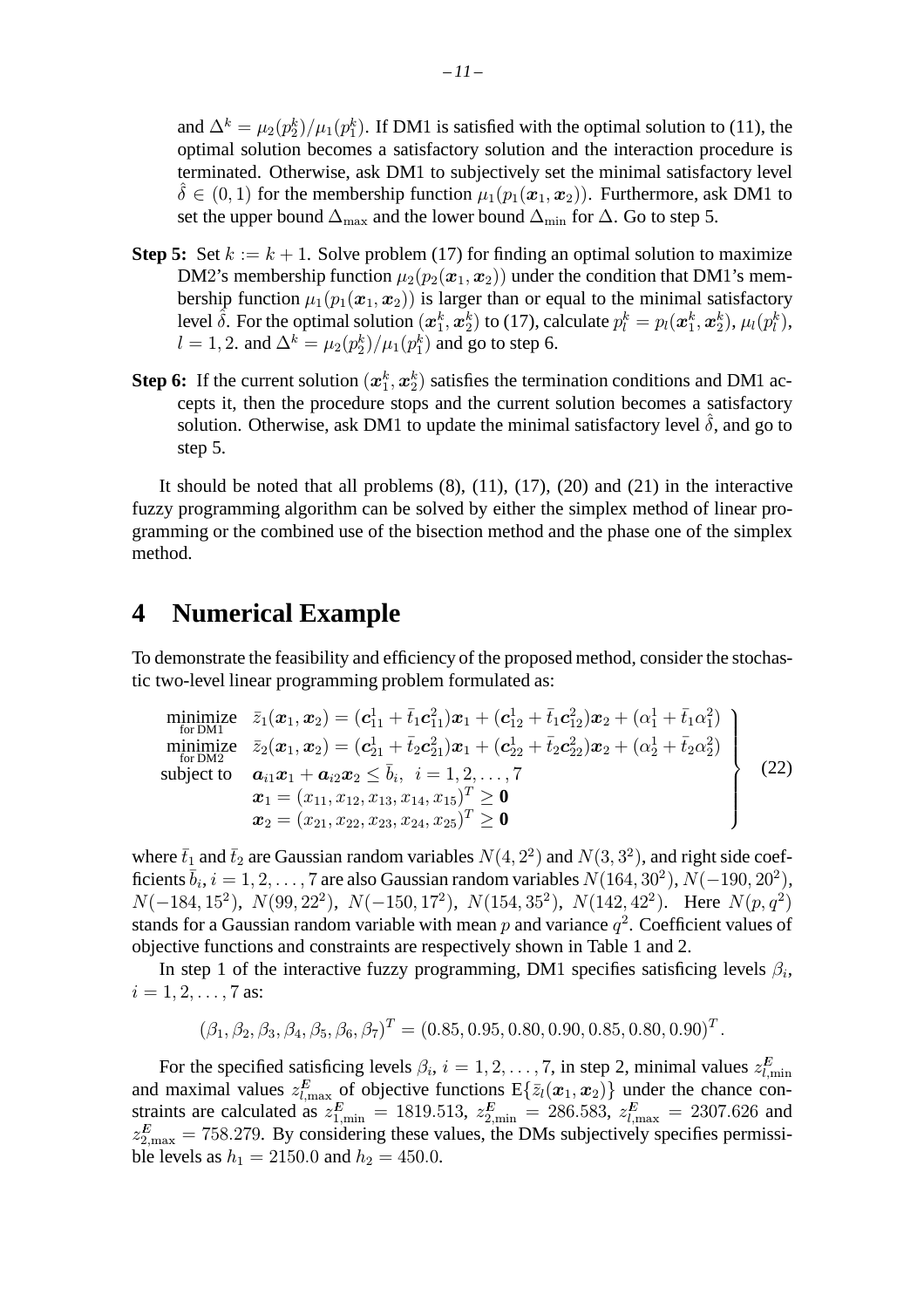| $(c_{11}^1, c_{12}^1)$   19                                               | 48 | 21 | 18 |                                                                   |  |  | 35 46 11 24 33 $\alpha_1^1$ -18                            |
|---------------------------------------------------------------------------|----|----|----|-------------------------------------------------------------------|--|--|------------------------------------------------------------|
| $\left(\overline{c_{11}^2, c_{12}^2}\right)$ 3 2 2                        |    |    |    | $\overline{4}$ $\overline{3}$ 1 2 4 2 $\left \alpha_1^2\right $ 5 |  |  |                                                            |
| $(c_{21}^1, c_{22}^1)$ 12 -46 -23 -38 -33 -48 12 8 19 20 $\alpha_2^1$ -27 |    |    |    |                                                                   |  |  |                                                            |
| $(c_{21}^2, c_{22}^2)$ 1 2 4                                              |    |    |    |                                                                   |  |  | $1 \quad 2 \quad 1 \quad 2 \quad 1 \mid \alpha_2^2 \mid 6$ |

Table 1: Coefficient values of objective functions

Table 2: Coefficient values of constraints

| $(\boldsymbol{a}_{11},\boldsymbol{a}_{12})$ | 12   |            |                 |      |      |               |       |                 |      | $-\delta$ |
|---------------------------------------------|------|------------|-----------------|------|------|---------------|-------|-----------------|------|-----------|
| $(\boldsymbol{a}_{21},\boldsymbol{a}_{22})$ |      | $\ddot{ }$ | 3               | 16   | 6    | 12            | 12    |                 |      |           |
| $(\boldsymbol{a}_{31},\boldsymbol{a}_{32})$ |      |            |                 |      |      | $\mathcal{L}$ | $-12$ | 12              | 4    | $-3$      |
| $(\boldsymbol{a}_{41},\boldsymbol{a}_{42})$ |      | 6          | $\mathfrak{c}-$ | 9    |      | $\mathsf{R}$  |       |                 | -9   |           |
| $(\boldsymbol{a}_{51},\boldsymbol{a}_{52})$ | -4   |            |                 | $-5$ | 13   | 6             | $-2$  | $\mathfrak{c}-$ | 14   | —6        |
| $(\boldsymbol{a}_{61},\boldsymbol{a}_{62})$ | .5   | $-3$       |                 | $-3$ | $-9$ |               |       | $-4$            | $-5$ |           |
| $({\bm{a}}_{71}, {\bm{a}}_{72})$            | $-3$ |            | h               | 9    | 6    | 18            | 11    |                 |      |           |

In step 3, maximal values  $p_{l,\max}$  of  $p_l(\boldsymbol{x}_1, \boldsymbol{x}_2)$  are calculated as:

$$
p_{1,\max} = p_1(\bm{x}_{1,\max}^1,\bm{x}_{2,\max}^1) = 0.880, \quad p_{2,\min} = p_2(\bm{x}_{1,\max}^2,\bm{x}_{2,\max}^2) = 0.783.
$$

Assume that the DMs identify the linear membership function (7) whose parameter values are determined by the Zimmermann method [47]. Then, the parameter values  $p_{l,1}$  and  $p_{l,0}$ ,  $l = 1, 2$  characterizing membership functions  $\mu_l(\cdot)$  are becomes:

$$
p_{1,1} = p_1(\boldsymbol{x}_{1,\max}^1, \boldsymbol{x}_{2,\max}^1) = 0.880, \np_{1,0} = p_1(\boldsymbol{x}_{1,\max}^2, \boldsymbol{x}_{2,\max}^2) = 0.598, \np_{2,1} = p_2(\boldsymbol{x}_{1,\max}^2, \boldsymbol{x}_{2,\max}^2) = 0.783, \np_{2,0} = p_2(\boldsymbol{x}_{1,\max}^1, \boldsymbol{x}_{2,\max}^1) = 0.060.
$$

In step 4, let  $k := 1$  and the maximin problem is solved. The obtained result is shown at the column labeled "1st" in table 3. For the obtained optimal solution  $(x_1^1, x_2^1)$ to the maximin problem, corresponding membership function values are calculated as  $\mu_1(p_1(\bm{x}_1^1,\bm{x}_2^1)) = 0.551$  and  $\mu_2(p_2(\bm{x}_1^1,\bm{x}_2^1)) = 0.551$ . Then, the ratio of satisfactory degrees  $\Delta^1$  is equal to 1.000. Since DM1 is not satisfied with this solution, DM1 sets the minimal satisfactory level  $\delta \in (0,1)$  for  $\mu_1(p_1(\bm{x}_1,\bm{x}_2))$  to 0.600 so that  $\mu_1(p_1(\bm{x}_1,\bm{x}_2))$ will be improved from its current value 0.551. Furthermore, the upper bound and the lower bound of the ratio of satisfactory degrees  $\Delta$  are set as  $\Delta_{\text{max}} = 0.700$  and  $\Delta_{\text{min}} =$ 0.600.

In step 5, let  $k := 2$  and (17) for  $\hat{\delta} = 0.600$  is solved. For the obtained optimal solution  $\left( \bm{x}_1^2, \bm{x}_2^2 \right)$  to (17),  $\mu_1(p_1(\bm{x}_1^2, \bm{x}_2^2)) = 0.600$ ,  $\mu_2(p_2(\bm{x}_1^2, \bm{x}_2^2)) = 0.478$ . and  $\Delta^2 = 0.797$ , shown at the column labeled "2nd" in table 3.

In step 6, DM1 is asked whether he is satisfied with the obtained solution. Since the ratio of satisfactory degrees  $\Delta^2$  exceeds  $\Delta_{\text{max}} = 0.700$ , the second condition of termination of the interactive process is not fulfilled. Suppose that DM1 feels that  $\mu_1(p_1(\bm{x}_1, \bm{x}_2))$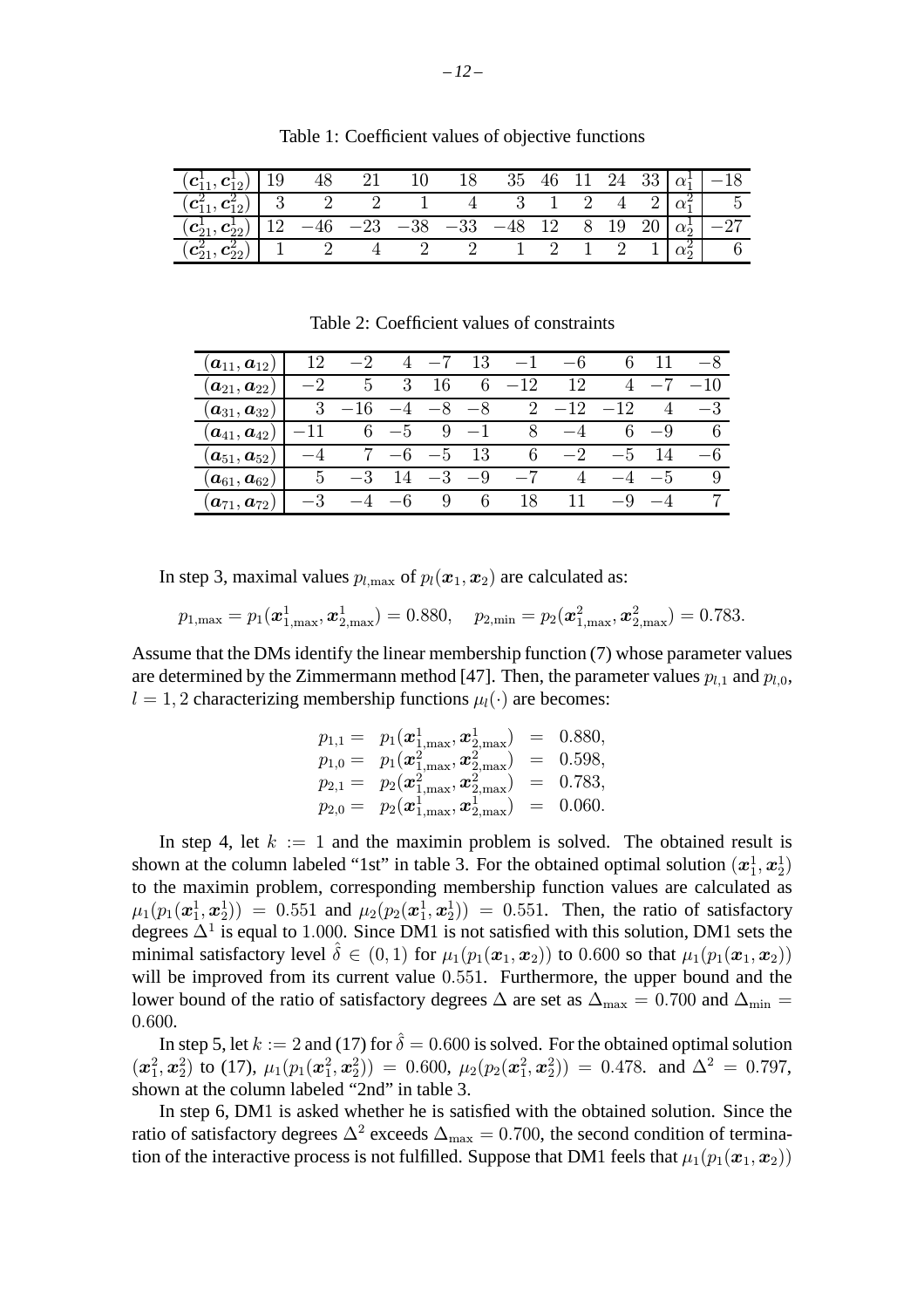| Interaction                                   | 1st    | 2nd    | 3rd    | 4th    |
|-----------------------------------------------|--------|--------|--------|--------|
|                                               |        | 0.600  | 0.700  | 0.650  |
| $x_{11}^k$                                    | 15.368 | 15.066 | 14.423 | 14.749 |
| $x_{12}^k$                                    | 2.162  | 1.960  | 1.532  | 1.750  |
| $x_{13}^k$                                    | 0.000  | 0.000  | 0.000  | 0.000  |
| $\frac{x_{14}^{\bar{k}}}{x_{15}^{\bar{k}}}$   | 0.000  | 0.000  | 0.000  | 0.000  |
|                                               | 0.000  | 0.000  | 0.000  | 0.000  |
| $x_{21}^k$                                    | 6.033  | 5.784  | 5.255  | 5.524  |
| $x_{22}^k$                                    | 0.118  | 0.108  | 0.086  | 0.097  |
| $x_{23}^{\overline{k}}$                       | 14.276 | 14.489 | 14.953 | 14.707 |
| $x_{24}^k$                                    | 1.516  | 1.775  | 2.325  | 2.046  |
| $x_{25}^{\overline{k}}$                       | 17.848 | 17.997 | 18.315 | 18.153 |
| $p_1(\boldsymbol{x}_1^k, \boldsymbol{x}_2^k)$ | 0.734  | 0.767  | 0.796  | 0.781  |
| $p_2(\boldsymbol{x}_1^k, \boldsymbol{x}_2^k)$ | 0.458  | 0.406  | 0.301  | 0.353  |
| $\mu_1(p_1(\bm{x}_1^k,\bm{x}_2^k))$           | 0.551  | 0.600  | 0.700  | 0.650  |
| $\mu_2(p_2(\bm{x}_1^k,\bm{x}_2^k))$           | 0.551  | 0.478  | 0.333  | 0.405  |
| $_{k}$                                        | 1.000  | 0.797  | 0.475  | 0.623  |

Table 3: Interaction process

should be considerably better than  $\mu_2(p_2(\mathbf{x}_1, \mathbf{x}_2))$ , and DM1 updates the minimal satisfactory level  $\delta$  from 0.600 to 0.700 in order to improve  $\mu_1(p_1(\mathbf{x}_1, \mathbf{x}_2))$ . Consequently, in step 5, let  $k := 3$  and (17) for  $\delta = 0.700$  is solved. The obtained result is shown at the column labeled "3rd" in table 3. For the obtained optimal solution  $(x_1^3, x_2^3)$  to (17),  $\mu_1(p_1(\bm{x}^3_1,\bm{x}^3_2))=0.700$ ,  $\mu_2(p_2(\bm{x}^3_1,\bm{x}^3_2))=0.333$  and  $\Delta^3=0.475$ .

In step 6, since the ratio of satisfactory degrees  $\Delta^3$  is less than  $\Delta_{\text{min}} = 0.600$ , the second condition of termination of the interactive process is not fulfilled. Hence, he updates the minimal satisfactory level  $\delta$  from 0.700 to 0.650 for improving  $\mu_2(p_2(\bm{x}_1, \bm{x}_2))$ at the sacrifice of  $\mu_1(p_1(\bm{x}_1, \bm{x}_2))$ . As a result, in step 5, let  $k := 4$  and (17) for  $\hat{\delta} = 0.650$ is solved. For the obtained optimal solution  $(x_1^4, x_2^4)$  to (17), corresponding membership function values are calculated as  $\mu_1(p_1(\mathbf{\alpha}_1^4,\mathbf{\alpha}_2^4)) = 0.650$  and  $\mu_2(p_2(\mathbf{\alpha}_1^4,\mathbf{\alpha}_2^4)) = 0.405$  as shown at the column labeled "4th" in table 3. Then, the ratio of satisfactory degrees  $\Delta^4$  is equal to 0.623.

In step 6, since the current solution satisfies all termination conditions of the interactive process and DM1 is satisfied with the current solution, the satisfactory solution is obtained and the interaction procedure is terminated.

# **5 Conclusions**

In this paper, we focused on stochastic two-level linear programming problems with random variable coefficients in both objective functions and constraints. Through the use of the probability maximization model in chance constrained programming, the stochastic two-level linear programming problems are transformed into deterministic linear programming ones under some appropriate assumptions for distribution functions. Taking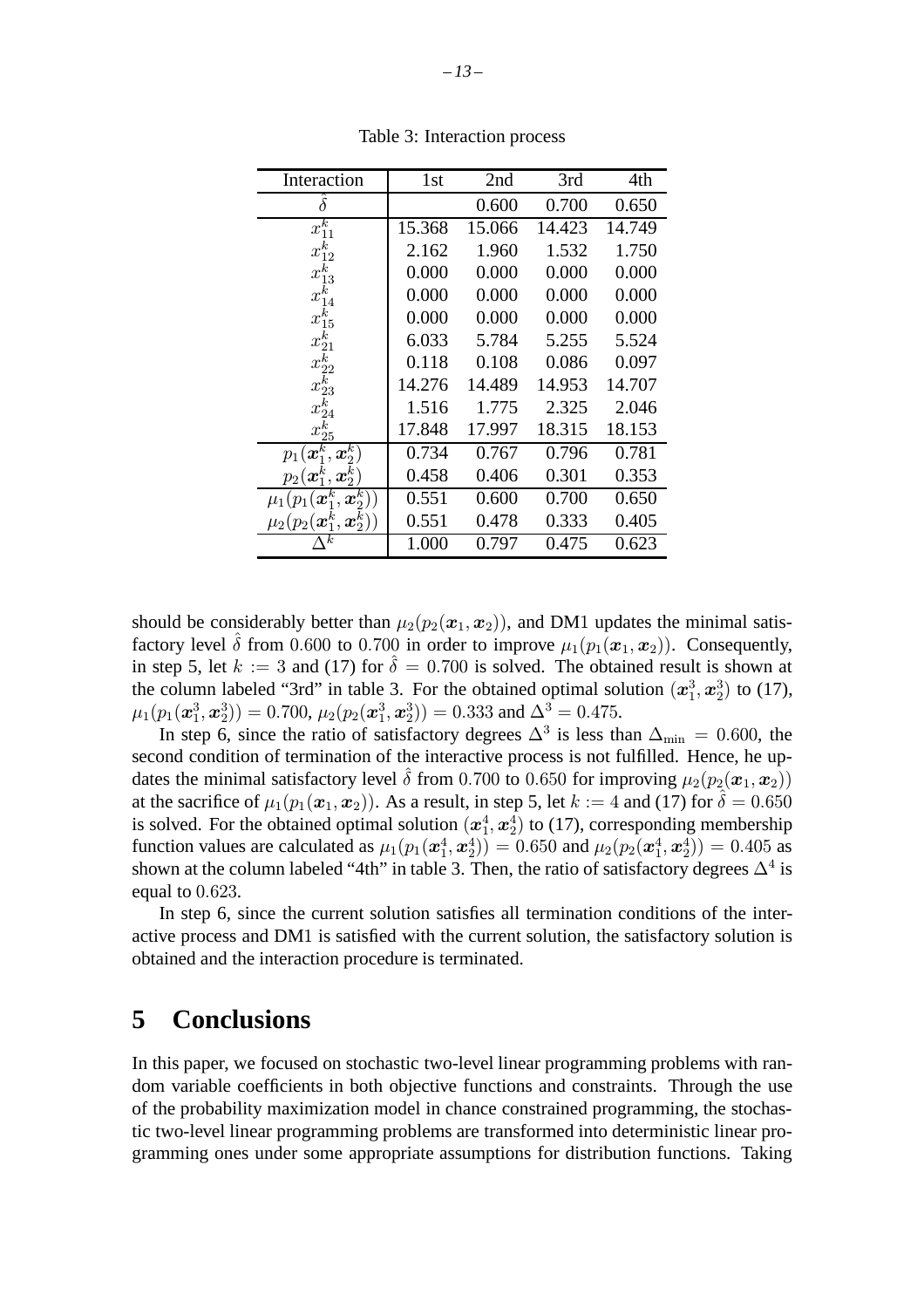into account vagueness of judgments of the DMs, interactive fuzzy programming has been proposed. In the proposed interactive method, after determining the fuzzy goals of the DMs at both levels, a satisfactory solution is derived efficiently by updating the satisfactory degree of the DM at the upper level with considerations of overall satisfactory balance among both levels. It is significant to note here that the transformed deterministic problems to derive an overall satisfactory solution can be easily solved through the combined use of the bisection method and the phase one of the simplex method. An illustrative numerical example was provided to demonstrate the feasibility of the proposed method. Extensions to other stochastic programming models will be considered elsewhere. Also extensions to two-level linear programming problems involving fuzzy random variable coefficients will be required in the near future.

# **References**

- [1] M.A. Abo-Sinna and I.A. Baky, Interactive balance space approach for solving multi-level multi-objective programming problems, Information Sciences, vol. 177, no. 16, pp. 3397–3410, 2007.
- [2] R.E. Bellman and L.A. Zadeh, Decision making in a fuzzy environment, Management Science, vol. 17, no. 4, pp. 141–164, 1970.
- [3] W.F. Bialas and M.H. Karwan, Two-level linear programming, Management Science, vol. 30, no. 8, pp. 1004–1020, 1984.
- [4] J.R. Birge and F. Louveaux, Introduction to Stochastic Programming, Springer, London, 1997.
- [5] A. Charnes and W.W. Cooper, Chance constrained programming, Management Science, vol. 6, no. 1, pp. 73–79, 1959.
- [6] A. Charnes and W.W. Cooper, Programming with linear fractional functions, Naval Research Logistics Quaterly, vol. 9, no. 3–4, pp. 181–186, 1962.
- [7] A. Charnes and W.W. Cooper, Deterministic equivalents for optimizing and satisficing under chance constraints, Operations Research, vol. 11, no. 1, pp. 18–39, 1963.
- [8] G.B. Dantzig, Linear programming under uncertainty, Management Science, vol. 1, no. 3–4, pp.197–206, 1955.
- [9] S. Hulsurkar, M.P. Biswal and S.B. Sinha, Fuzzy programming approach to multiobjective stochastic linear programming problems, Fuzzy Sets and Systems, vol. 88, no. 2, pp. 173–181, 1997.
- [10] S. Kataoka, A stochastic programming model, Econometorica, vol. 31, no. 1–2, pp. 181–196, 1963.
- [11] Y.J. Lai, Hierarchical optimization: a satisfactory solution, Fuzzy Sets and Systems, vol. 77, no. 3, pp. 321–335, 1996.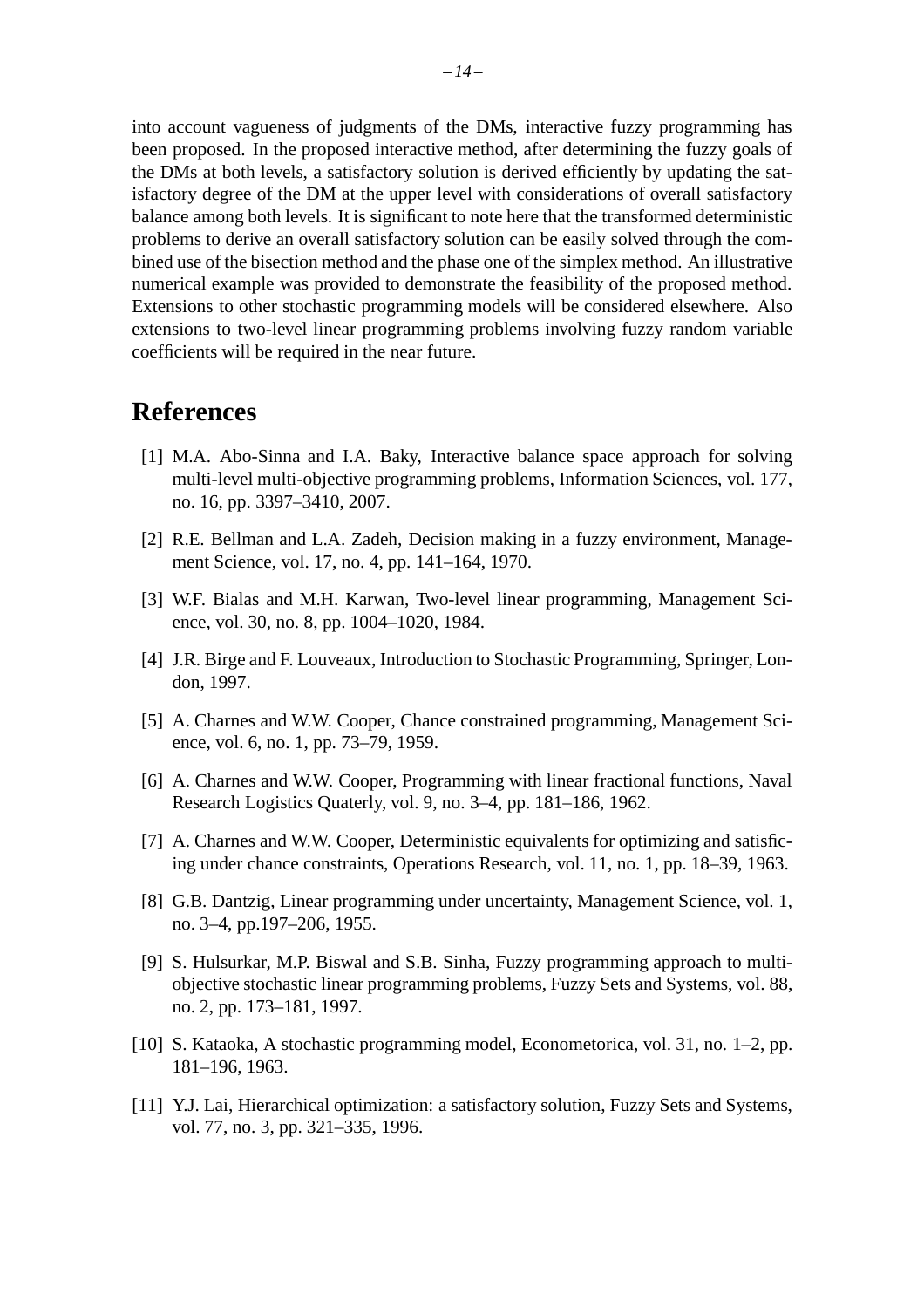- [12] Y.J. Lai and C.L. Hwang, Fuzzy Mathematical Programming, Springer-Verlag, Berlin, 1992.
- [13] J.-P. Leclercq, Stochastic programming: an interactive multicriteria approach, European Journal of Operational Research, Vol. 10, pp. 33-41, 1982.
- [14] E.S. Lee, Fuzzy multiple level programming, Applied Mathematics and Computation, vol. 120, no. 1–3, pp. 79–90, 2001.
- [15] B. Liu, and K. Iwamura, Chance constrained programming with fuzzy parameters, Fuzzy Sets and Systems, vol. 94, no. 2, pp. 227–237, 1998.
- [16] M. K. Luhandjula, Multiple objective programming problems with possibilistic coefficients, Fuzzy Sets and Systems, Vol. 21, pp. 135-145, 1987.
- [17] I. Nishizaki and M. Sakawa, Computational methods through genetic algorithms for obtaining Stackelberg solutions to two-level mixed zero-one programming problems, Cybernetics and Systems: An International Journal, vol. 31, no. 2, pp. 203– 221, 2000.
- [18] S. Pramanik and T.K. Roy, Fuzzy goal programming approach to multilevel programming problems, European Journal of Operational Research, vol. 176, no. 2, pp. 1151–1166, 2007.
- [19] E. Roghanian, S.J. Sadjadi and M.B. Aryanezhad, A probabilistic bi-level linear multi-objective programming problem to supply chain planning, Applied Mathematics and Computation, vol. 188, no. 1, pp. 786–800, 2007.
- [20] H. Rommelfanger, Fuzzy linear programming and applications, European Journal of Operational Research, vol. 92, no. 3, pp. 512–527, 1996.
- [21] M. Sakawa, Fuzzy Sets and Interactive Multiobjective Optimization, Plenum Press, New York, 1993.
- [22] M. Sakawa, Genetic Algorithms and Fuzzy Multiobjective Optimization, Kluwer Academic Publishers, Boston, 2001.
- [23] M. Sakawa and K. Kato, An interactive fuzzy satisficing method for multiobjective stochastic linear programming problems using chance constrained conditions, Journal of Multi-Criteria Decision Analysis, vol.11, pp. 125–137, 2002.
- [24] M. Sakawa, K. Kato and H. Katagiri, An interactive fuzzy satisficing method through a variance minimization model for multiobjective linear programming problems involving random variables. KES2002 2002; 2: 1222–1226.
- [25] M. Sakawa, K. Kato and I. Nishizaki, An interactive fuzzy satisficing method for multiobjective stochastic linear programming problems through an expectation model. European Journal of Operational Research, vol. 145, no. 3, pp. 665–672, 2003.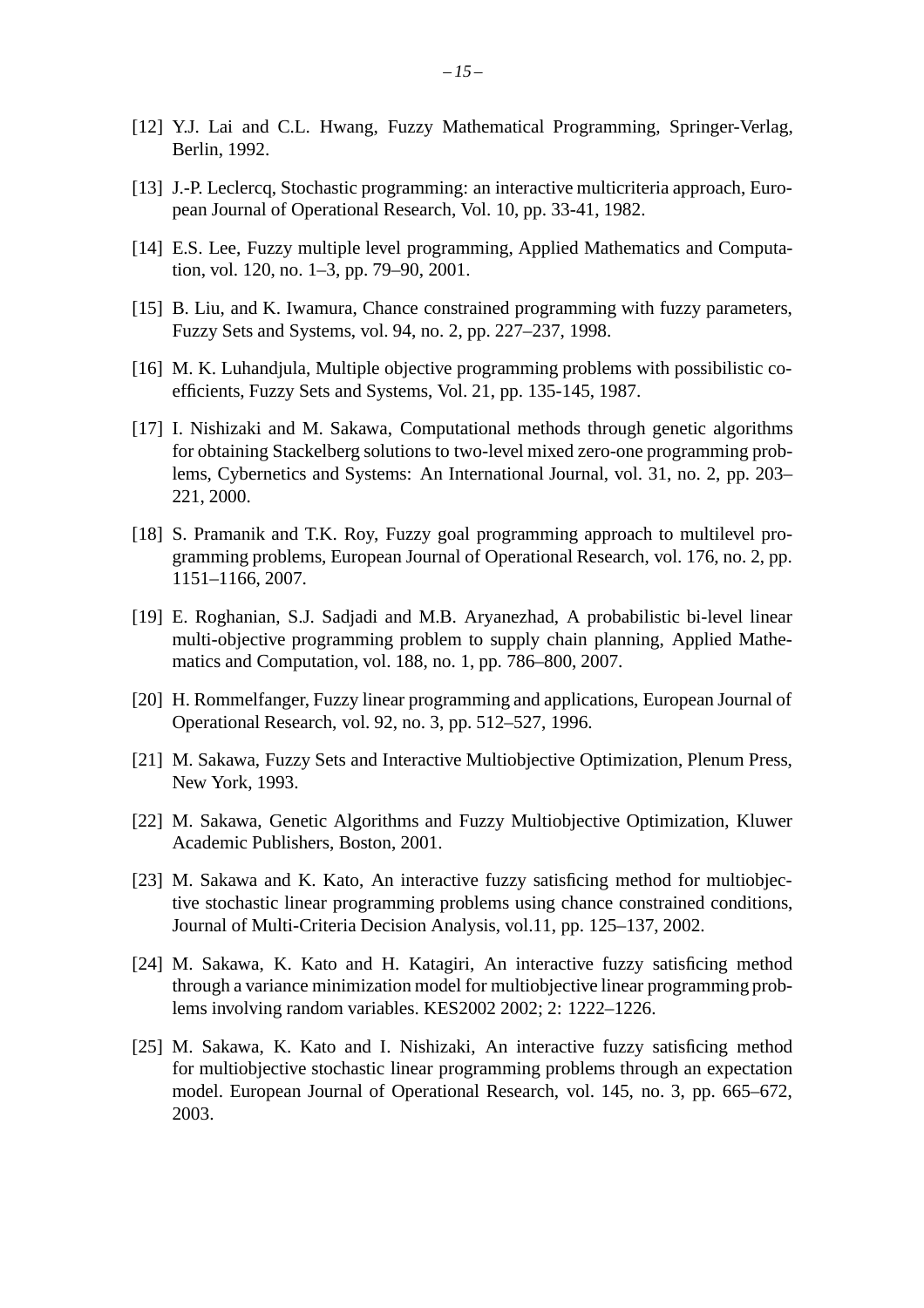- [26] M. Sakawa and I. Nishizaki, Interactive fuzzy programming for decentralized twolevel linear programming problems, Fuzzy Sets and Systems, vol. 125, no. 3, pp. 301–315, 2002.
- [27] M. Sakawa and I. Nishizaki, Interactive fuzzy programming for two-level nonconvex programming problems with fuzzy parameters through genetic algorithms, Fuzzy Sets and Systems, vol. 127, no. 2, pp. 185–197, 2002.
- [28] M. Sakawa and I. Nishizaki, Cooperative and Noncooperative Multi-Level Programming, Springer, Norwell (in press).
- [29] M. Sakawa, I. Nishizaki and Y. Uemura, Interactive fuzzy programming for multilevel linear programming problems, Computers & Mathematics with Applications, vol. 36, no. 2, pp. 71–86, 1998.
- [30] M. Sakawa, I. Nishizaki and Y. Uemura, Interactive fuzzy programming for twolevel linear fractional programming problems with fuzzy parameters, Fuzzy Sets and Systems, vol. 115, no. 1, pp. 93–103, 2000.
- [31] M. Sakawa, I. Nishizaki and Y. Uemura, Interactive fuzzy programming for twolevel linear and linear fractional production and assignment problems: a case study, European Journal of Operational Research, vol. 135, no. 1, pp. 142–157, 2001.
- [32] M. Sakawa, I. Nishizaki and Y. Uemura, A decentralized two-level transportation problem in a housing material manufacturer –Interactive fuzzy programming approach–, European Journal of Operational Research, vol. 141, no. 1, pp. 167–185, 2002.
- [33] M. Sakawa and H. Yano, Interactive fuzzy satisficing method using augmented minimax problems and its application to environmental systems, IEEE Transactions on Systems, Man and Cybernetics, vol. SMC-15, pp. 720–729, 1985.
- [34] M. Sakawa and H. Yano, Interactive decision making for multiobjective nonlinear programming problems with fuzzy parameters, Fuzzy Sets and Systems, vol. 29, pp. 315–326, 1989.
- [35] M. Sakawa and H. Yano, An interactive fuzzy satisficing method for generalized multiobjective linear programming problems with fuzzy parameters, Fuzzy Sets and Systems, vol. 35, pp. 125–142, 1990.
- [36] M. Sakawa, H. Yano, and T. Yumine, An interactive fuzzy satisficing method for multiobjective linear-programming problems and its application, IEEE Transactions on Systems, Man, and Cybernetics, vol. SMC-17, pp. 654–661, 1987.
- [37] K. Shimizu, Y. Ishizuka and J.F. Bard, Nondifferentiable and Two-Level Mathematical Programming, Kluwer Academic Publishers, Boston, 1997.
- [38] H.S. Shih, Y.J. Lai and E.S. Lee, Fuzzy approach for multi-level programming problems, Computers and Operations Research, vol. 23, no. 1, pp. 73–91, 1996.